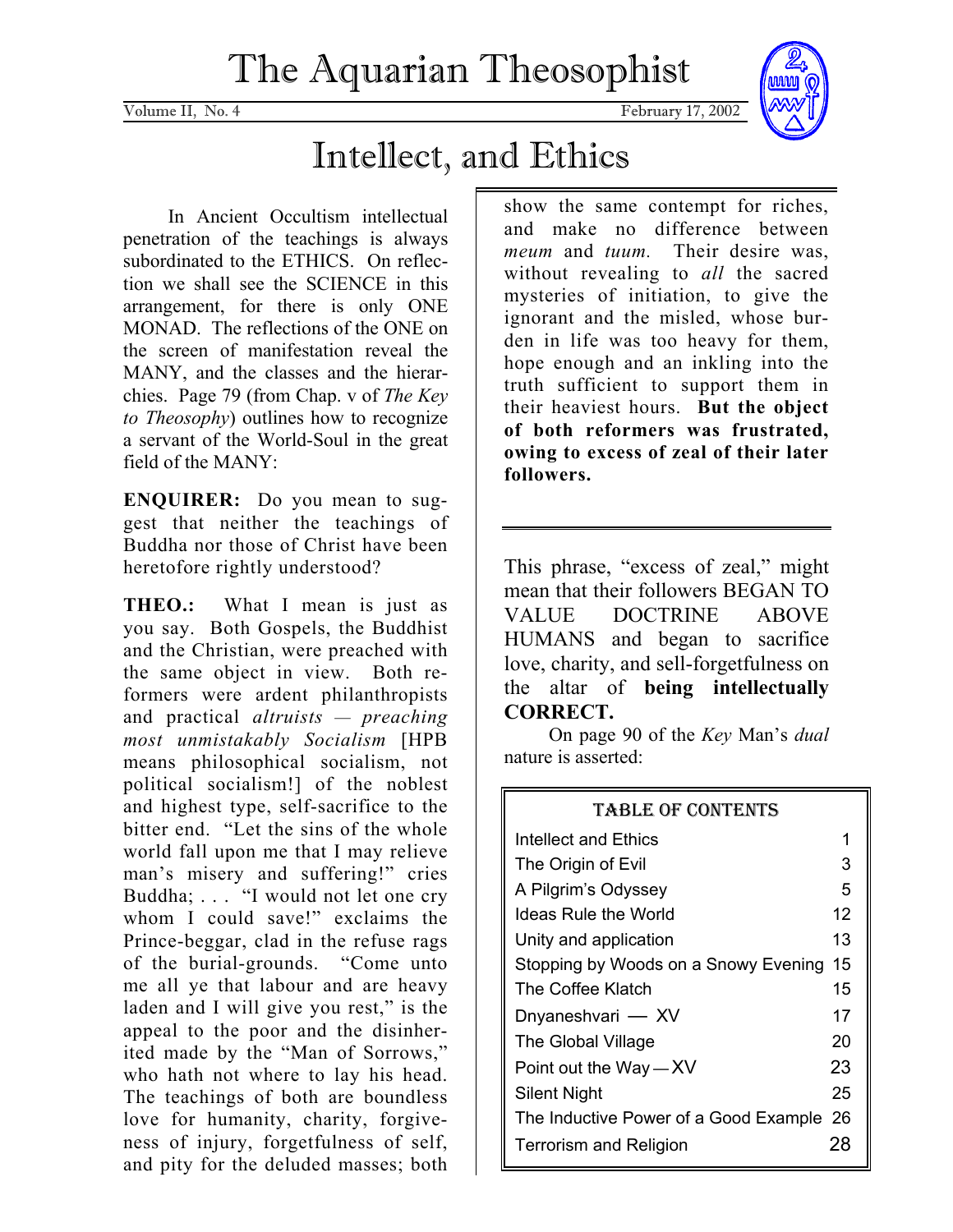"We find two distinct beings in man; the spiritual and the physical, the man who thinks, and the man who records as much of these thoughts as he is able to assimilate." (page 90)

This is a central axiom for those interested in self-induced, self-devised change, or in the words of Tolstoy:

"By observing the times, by watching the appearance of life in the human being, we see that true life is preserved in man as it is preserved in the seed; and that a time comes when this life makes its appearance. The appearance of true life consists in the animal personality inclining man to his own happiness, while his [higher] rational sense shows him the impossibility of personal happiness, and points him to another happiness.

Man looks at this happiness, which is pointed out to him in the distance, is incapable of seeing it, at first does not believe in this happiness, and turns back to personal happiness; but the rational consciousness, which thus indistinctly indicates his happiness to him, so indubitably and convincingly demonstrates the impossibility of individual [personal] happiness that man once more renounces individual happiness and takes another look at this new happiness which has been pointed out to him. No rational happiness is visible, but individual happiness is so indubitably destroyed that it is impossible to continue individual existence; and in the man there begins to form a new relation of his animal to his rational consciousness. The man begins to be born into the true life of mankind.

Something of the same sort takes place which takes place in the material world at every birth. The child is born not because it desires to be born, nor because it is better for it to be born, or because it knows that it is good to be born, **but because it is ready,** and can no

longer continue its previous existence; it must yield itself to a new life, not so much because the new life calls it, as because the possibility of the former existence has been annihilated. …

What takes place is precisely what takes place at the birth of everything. The same annihilation of the germ of the previous form of life, and the appearance of a new shoot; the same apparent strife of the preceding form, decomposing the germ, and the increase in size of the shoot, — and the same nourishment of the shoot at the expense of the decomposing germ. The difference for us between the birth of the [higher] rational consciousness and the fleshly birth visible to us consists in this, — that, while in the fleshly birth we see, in time and space, from what and how, when and what is born from the embryo, we know that the seed is the fruit, that from the seed, under certain well-known conditions, a plant will proceed, that there will be a flower upon it, and then fruit, of the same sort as the seed (the entire cycle of life is accomplished before our every eyes), — we do not perceive the growth of the rational consciousness in time, and we do not see its cycle.

We do not see the growth of the rational consciousness, and its cycle, because we are ourselves accomplishing it; our life is nothing else than the birth of this being, invisible to us, which is brought forth within us, and hence we can in no wise see it.

We cannot see the birth of this new being, of this new relation of the rational consciousness to the animal, just as the seed cannot see the growth of its stalk. When the rational consciousness emerges from its concealed condition, and reveals itself to us, it seems to us that we experience a contradiction. But there is no contradiction whatever, as there is none in the sprouting seed. In the sprouting seed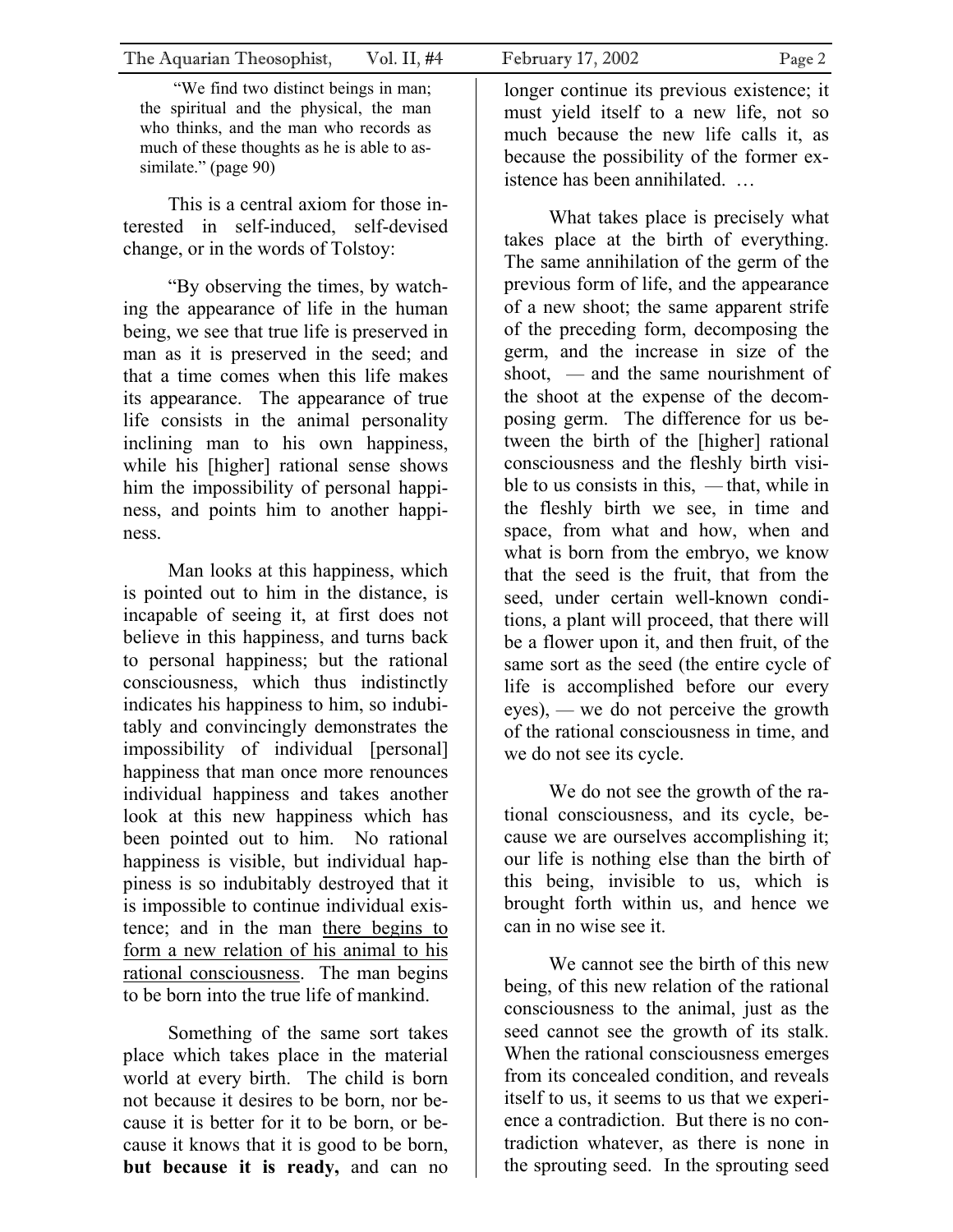we perceive only that the life, which formerly resided only within the covering of the seed, has now passed into its shoot. Precisely the same in man, on the awakening of the rational consciousness there is no contradiction whatever, there is only the birth of a new being, of a new relationship of the rational consciousness to the animal." (*Life,* Chapter ix, "The Birth of True Life in Man" [Tolstoy uses the word individual as we would "personality" while he uses "rational" in the Platonic sense of meaning the "Higher Silent God" within us, the Watcher and the Thinker.]



## **THE ORIGIN OF EVIL**

 $\blacktriangleleft$  HE problem of the origin of evil can be philosophically approached only if the archaic THE problem of the origin of<br>
evil can be philosophically<br>
approached only if the archaic<br>
Indian formula is taken as the basis of the argument. Ancient wisdom alone solves the presence of the universal fiend in a satisfactory way. It attributes the birth of Kosmos and the evolution of life to the breaking asunder of primordial, manifested UNITY, into plurality, or the great illusion of form. HOMOGENEITY having transformed itself into Heterogeneity, contrasts have naturally been created; hence sprang what we call EVIL, which thenceforward reigned supreme in this "Vale of Tears.''

The Eastern pantheist, whose philosophy teaches him to discriminate between Being or ESSE and conditioned existence, knows he can put an end to *form* alone, not to *being —* and that only on this plane of terrestrial illusion. True, he knows that by killing out in himself *Tanha* (the unsatisfied desire for existence, or the *"will* to live") — he will thus gradually escape the curse of rebirth and conditioned existence. But he knows also that he cannot kill, or "put an end," even to his own little life except as a personality, which after all is but a change of dress. And believing but in One Reality, which is eternal *Be-ness,* the *"causeless* CAUSE" from which he has exiled himself into a world of forms, he regards the temporary and progressing manifestations of it in the state of Maya (change or illusion), as the greatest evil, truly; but at the same time as a process in nature, as unavoidable as are the pangs of birth. It is the only means by which he can pass from limited and conditioned lives of sorrow into eternal life, or into that absolute "Be-ness," which is so graphically expressed in the Sanskrit word *sat.* 

Gautama Buddha, the Sage and Philosopher, who sacrificed himself for Humanity *by living for it, in order to save it,* by teaching men to see in the sensuous existence of matter misery alone, had never in his deep philosophical mind any idea of offering a premium for suicide; his efforts were to release mankind from too strong an attachment to life, which is the chief cause of Selfishness — hence the creator of mutual pain and suffering. In his personal case, Buddha left us an example of fortitude to follow; in living, not in running away from life. His doctrine shows evil immanent, *not in matter,* which is eternal, but in the illusions created by it: through the changes and transformations of matter generating life — because these changes are conditioned and such life is ephemeral. At the same time those evils are shown to be not only unavoidable, but necessary. For if we would discern good from evil, light from darkness, and appreciate the former, we can do so only through the contrasts between the two.

We live in an atmosphere of gloom and despair because our eyes are downcast and riveted to the earth, with all its physical and grossly material manifestations. If, instead of that, man proceeding on his life-journey looked — not heavenward, which is but a figure of speech —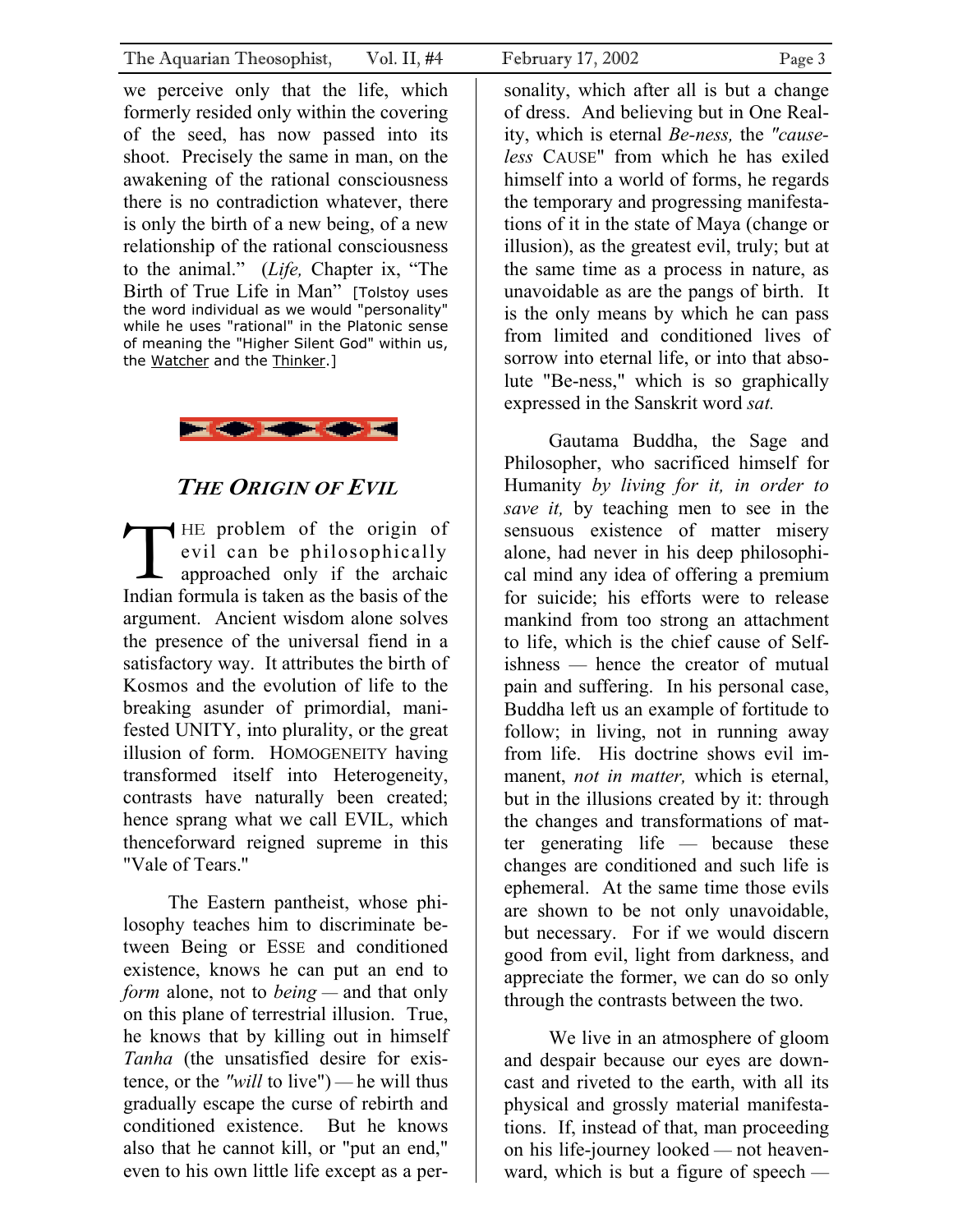but *within himself* and centered his point of observation on the *inner* man, he would soon escape from the coils of the great serpent of illusion. From the cradle to the grave, his life would then become supportable and worth living, even in its worst phases.

Pessimism — that chronic suspicion of lurking evil everywhere — is thus of a two-fold nature, and brings fruits of two kinds. It is a natural characteristic in physical man, and becomes a curse only to the ignorant. It is a boon to the spiritual, inasmuch as it makes the latter turn into the right path, and brings him to the discovery of another as fundamental a truth; namely, that all in this world is only *preparatory* because transitory. It is like a chink in the dark prison walls of earth-life, through which breaks in a ray of light from the eternal home, which, illuminating the *inner* senses, whispers to the prisoner in his shell of clay of the origin and the dual mystery of our being. At the same time, it is a tacit proof of the presence in man of that *which knows, without being told, viz: —* that there is another and a better life, once that the curse of earth-lives is lived through.

Eastern wisdom teaches that spirit has to pass through the ordeal of incarnation and life, and be baptised with matter before it can reach experience and knowledge. After which only it receives the baptism of soul, or selfconsciousness, and may return to its original condition of a god, *plus* experience, ending with omniscience. In other words, it can return to the original state of the homogeneity of primordial essence only through the addition of the fruitage of Karma, which alone is able to create an absolute *conscious* deity, removed but one degree from the absolute ALL.

Moreover, the breaking of unity into heterogeneity is *only half the process.* This is what we read in the "Scientific Letters" by an anonymous Russian author and critic:

In the evolution of isolated individuals, in the evolution of the organic world, in that of the Universe, as in the growth and development of our planet — in short wherever any of the processes of progressive complexity take place, there we find, apart from the transition from unity to plurality, and homogeneity to heterogeneity, *a converse transformation — the transition front plurality to unity, from the heterogeneous to the homogeneous. . . .*  Minute observation of the given process of progressive complexity has shown, that what takes place in it is not alone the separation of parts, but also their mutual absorption. . . . While one portion of the cells merge into each other and unite into one uniform whole. forming muscular fibres, muscular tissue, others are absorbed in the bone and nerve tissues, etc., etc. The same takes place in the formation of plants. . . .

In this case material nature repeats the law that acts in the evolution of the psychic and the spiritual: both descend but to reascend and merge at the startingpoint. *The homogeneous formative mass or element differentiated in its parts, is gradually transformed into the heterogeneous; then, merging those parts into a harmonious whole, it recommences a converse process, or reinvolution, and returns as gradually into its primitive or primordial state.* 

The reasonableness of *Conscious*  Existence can be proved only by the study of the primeval — now esoteric philosophy. And it says "there is neither death nor life, for both are illusions; being (or *beness) is* the only reality." This paradox was repeated thousands of ages later by one of the greatest physiologists that ever lived. "Life is Death," said Claude Bernard. The organism lives because its parts are ever dying. The survival of the fittest is surely based on this truism. The life of the superior whole requires the death of the inferior, the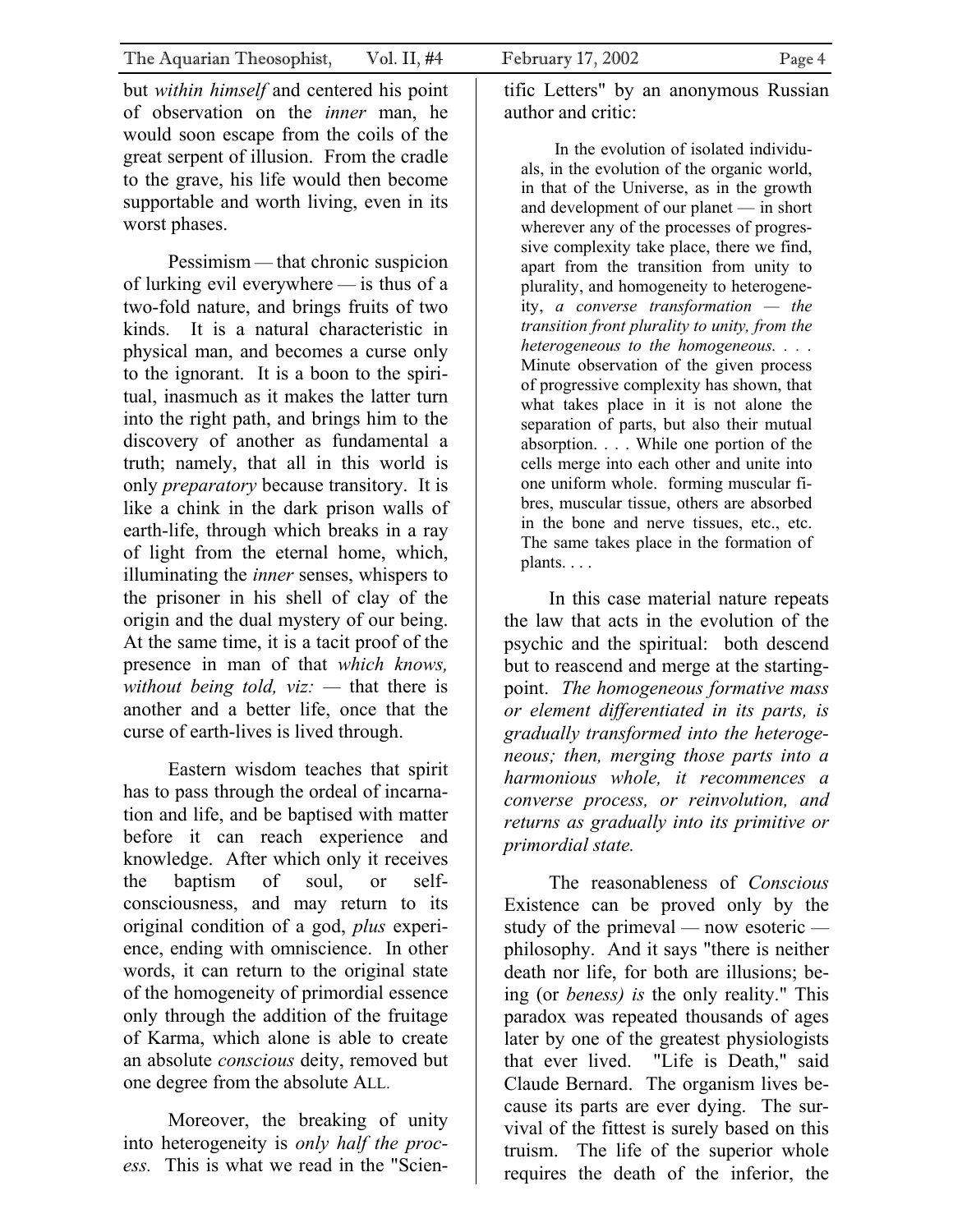death of the parts depending on and being subservient to it. And, as life is death, so death is life, and the whole great cycle of lives form but ONE EXIS-TENCE — *the worst day of which is on our planet.* 

He who KNOWS will make the best of it. For there is a dawn for every being, when once freed from illusion and ignorance by Knowledge; and he will at last proclaim in truth *and all Consciousness*  to Mahamaya:

BROKEN THY HOUSE IS, AND THE RIDGE-POLE SPLIT! DELUSION FASHIONED IT! SAFE PASS I THENCE — DELIVERANCE TO OBTAIN. . . .

[extracted from HPB's article, "The Origin of Evil,"  *Lucifer,* October, 1887]

# CORRESPONDENCE

# *Guest Editorial*] A Pilgrim's Odyssey

#### **A Six Year Study of Meditational Experiences and Practices using Siddha Yoga, Kashmir Shaivism (i.e. Spanda) and Various Siva-sakti Philosophies**

First, a little history of myself and others.

We were all confined in a prison within a prison called a Control Unit, Double door cells, confined 22 hours a day, and for this writer, for a period of 5 years alone.

When I arrived into this environment I was approached by two yogis who told me how to train my mind, to take advantage of this solitude, their personal experiences, etc. They also introduced me to Theosophy. My first books were the Secret Doctrine and I wrote to the SYDA Foundation requesting their meditation lessons.

I was given a mantra and received instructions while out of my cell for my daily 1 1\2 hour recreation period. Figuring, what the

Hell, I have 5 years to do here, I'll try it whole heartedly for one year. It only took less than 60 days to become hooked.

I was told by my "Helper" who himself had 22 years experience in these teachings, that once you start meditation then it starts doing you. That small statement became more true than anything I had ever known before. At the same time I came into regular contact with two kind hearted Theosophists who made sure I received books, papers, and a source to ask my questions. It was then that I decided to write a paper for other yogis or students to Theosophy.

Still, even after six years, it is proving to be no easy task. So, please, bear in mind that this subject would be hard for the most experienced writer, but it is even more so for one as limited as myself. Every fact will be that, a tested fact, and as honest as it can possible be. This is not for any personal gain, or any self motivated reasons other than it may reach just one person and help him on his own personal spiritual journey.

The mantra I was given was "OM NAMAH SHIVAYA" i.e. I bow to Siva or Salutations to Siva. Siddha Yoga teaches to utter this mantra mentally while meditating with eyes closed on the in take of breath and again on the out take of breath. Another mantra I was taught before receiving the Siddha Lesson is to utter "OM" on the in take of breath and "NAMAH SHIVAYA" on the out take. One will notice right off that saying OM on the intake breath feels strange and mentally doesn't seem right, but you quickly become used to this method and it will become as natural as breathing. Here you begin to remold the way the mind works.

The reason for this different technique is it teaches, at the very beginning, the mind to process its Self differently. Later once the Kundalini is awakened or begins to stir this spiritual energy or force rises up. You will find by uttering OM on the in take of breath the force increases. More on that later.

Within the first three to four months there begins a lot of visual activity with the color blue (an electric blue) that either pulsates outward in a crystalline form or inward as a gaseous ring concentrating, into itself and intensifying in color as it draws into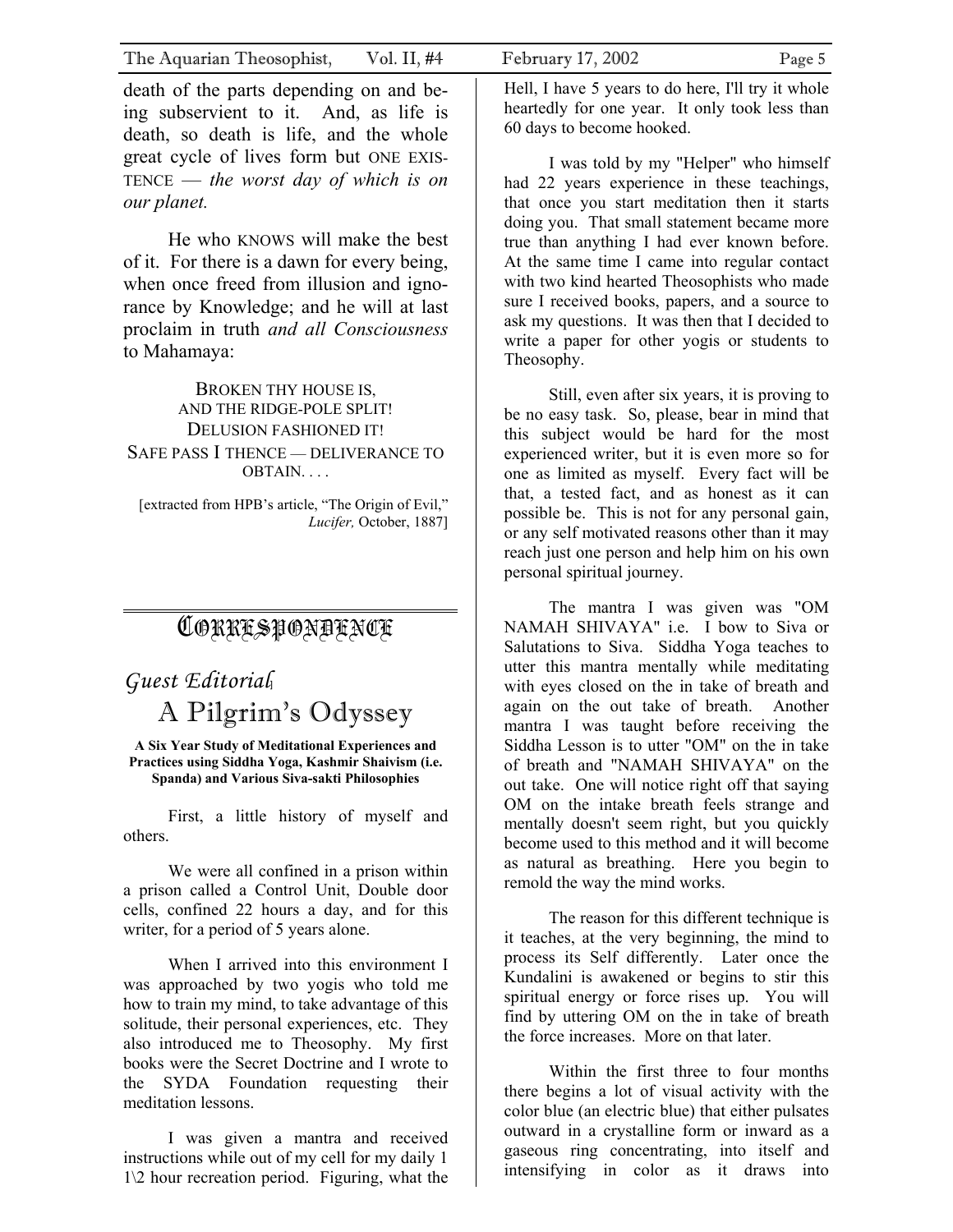nothingness. This mental process is both exciting and intriguing. I used to refer to it as my personal light show. It wasn't until later that I found references to this phenomenon as being the pulsation of consciousness. Having found this and other facts of experiences in the scriptures of K.S. (Spanda Teachings) helped me overcome one of the largest stumbling blocks anyone comes across on their own spiritual journey — that is "doubt." I would not expect anything based on Faith, yet, I tried as any true Theosophist would. This story is my experience, based on repeated occurrences and backed by documentation.

As time passed, I found references to this Blue Phenomena in the Teachings of Swami Muktananda of the Siddha Yoga Lineage and also the K.S. (Spanda Teachings). Note: I found this documentation months after daily experiences and questioning other yogis with half of the yogis having had the experience. It was exciting when asking of this Blueness, you could see their eyes light up as they started explaining their experiences.

There is another point to this "Blue Light Show" that may seem disturbing to some. When I lay down to sleep, I would slip into this state of meditation as easily as closing one's eyes with no effort on myself, in fact, it took on its own life so-to-speak. I thought this was disturbing as it would clearly drive me mad, for you had no control over this phenomenon but and, I stress, it is in no way a disturbing factor. Now there were two other aspects as to "lights" that repeated themselves over the years and I have found little teachings on one of them. First, there is a vibrating bindu star light that can be either small as a pin point or as large as a pea, and as one's awareness expands you will find this pin point of light always there even when one eyes are opened gazing inward. You can ignore it though or lose its awareness when the mind is occupied by random thought. It is there, 12 to 15 inches from the middle of the nose between the eyes, when one sits and locks in concentration on a single thought or simply stares outward but being aware inward.

One method I used was while looking across the room at a blank wall I would draw my eyesight back off the wall to the open space between you and the wall, fixing my gaze on a spot in mid air. I found this would

still my thoughts without meditating (with eyes closed) and I would do this several times throughout the day. I had been doing this for some time totally unaware that I was slipping inwards. It is very much like day dreaming but without all the mental activity.

The second aspect is rare and again I never, as of yet, have been able to control it nor have I found any teachings on this, yet, over the years it appears and disappears on its own. It is a triangle, but not a perfect triangle but one that is lopsided. It is the size of a brilliant golden pea, but on closer observation it is made up of every color one can imagine. To much concentration into this jewel like triangle only causes it to disappear leaving a blank image imprinted on my inner screen of vision as if I would have looked at a bright light bulb and seen the image imprinted on my eyes for a few moments. (if any one has info on this, please contact me), by the way of the HCT editors.

Now as to seeing the Bindu color blue or hearing the sound nada: the teachings of Spanda Karikas warn yogis that these experiences are not the highest states of consciousness although they are common among those who have reached Parabudda (partially enlightened) and can, in fact, slow or stop one's progress to enlightenment if one becomes fascinated by these experiences. They will become just another desire, and the yogis will become entangled always looking inward for the experience. I, myself, spent six months with it before moving on.

One needs to experience these visions and then pass beyond them by pushing inward with your mantra breath, concentrating it into a fine point into yourself. The yogi realizes that these `lights' are just one's own consciousness expressing itself; it is a tool to where one sees this other form of consciousness in a totally different light, so to speak. With that and these teachings in the K. S. on Spanda Principles, one begins to slay that dragon called doubt. For how many times have you heard one say: "If I can see it than I will believe." What was such a positive effect for me was that I experienced it before reading those teachings.

Siddha Yoga in their first couple lessons tell you: "Do not believe anything the Guru tells you, anything you read, have an open mind and trust in your own experience." Now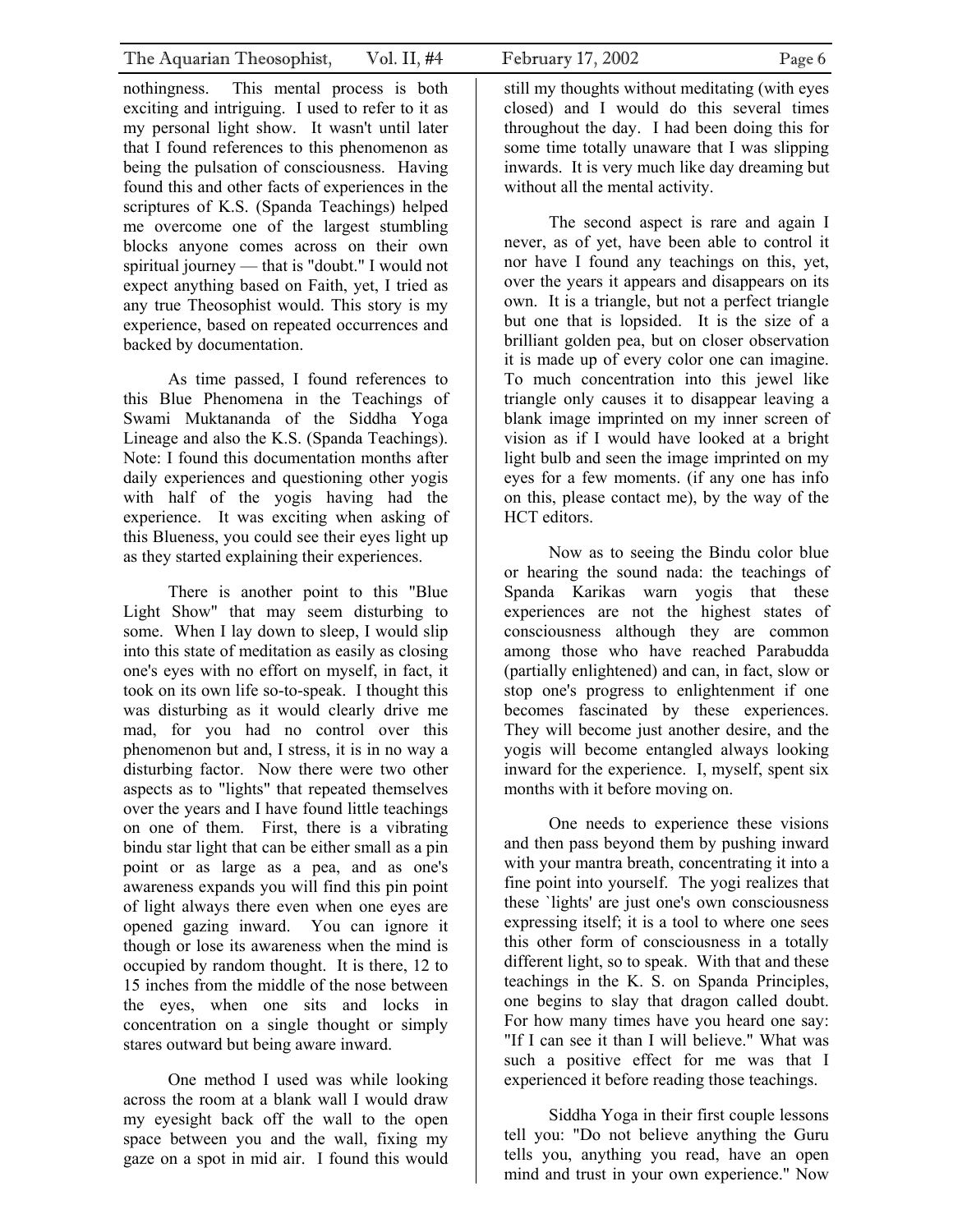this was very perplexing to me, it wasn't like all those "other" Dogmatic Paths that always tell one to do or live this way or pay that price. So, by adopting the thought of open mindness and removing all doubt one begins to crack open that door to Self-Realization. Here I am reminded of a teaching in the K.S.

Doubt (Sanka) is the source of every spiritual ailment. A man in Doubt about his True Nature, and the path to follow by which he may come to realize it, is constantly overcome by difficulties, and its sister Ignorance are the essence of all impurities (mala) which scully consciousness. So one should read, search and try a path with full devotion for a period of time judging the path only by your own personal experiences.

Now another phenomenon realized by l\2 the yogis I have had contact with plus myself is the stirring and awakening of the Kundalini. This spiritual energy brings one to self-awareness, and will take on a Life of its Own. It is called a serpent or life force or even the primordial sakti cosmic energy<sup>1</sup>. Most of

l

*The Theosophical Glossary* says of Kundalini Sakti that it "is one of the Forces of Nature; generating a certain light in those who sit for spiritual and clairvoyant development. It is a power known only to those who practise concentration and Yoga. (p. 182)

 Finally, *The Voice of the Silence* says: The inner chamber of the Heart, called *Brahma-pura.* The "fiery power" is Kundalini. The "Power" and the "World-Mother" are names given to *Kundalini —* one of the mystic "Yogi powers." It is *Buddhi*  considered as an active instead of a passive principle (which it is generally, when regarded only as the vehicle, or casket of the Supreme Spirit ATMA) It is an electro-spiritual force a creative power which when aroused into action can as easily kill as it can create."  $(p.10)$  [EDS.]

the teachings say as this awakening takes place this energy rises up, pierces the various chakras and at reaching the sahasrara, the spiritual center in the crown of the head, the individual self merges into the Universal Self and attains the state of self-realization.

Again during the first year, early on this feeling of what some would call a "rush" that spreads outward through the body from the base of the spine, it is electric in nature carrying with it a feeling of total bliss and joy; it just feels great! The very first time I felt this during meditation I thought: "Oh! This is not good; it is strange." Quickly though I began to realize: "No! wait! this is not so bad. In fact, This is good."

There is no real memory to draw upon for this type of feeling, so naturally, one will feel fear momentarily for what one does not know. When this energy rises up or outward through the body, you quickly release yourself to it, your eyes close and you just sigh in relief. As you progress on the inward journey, this effect increases causing watering of the eyes with great joy and laughter.

As time passes on this phenomenon will take on its own life. There were times while walking, sitting, or when seeing great acts of love or compassion in the movies, it would flow up and outward by itself, no longer confined to a period of "eyes closed meditation." You find yourself longing for it. After the first year you develop methods to bring this on at Will, some Theosophists would call it a power. I, myself, would rather refer to it as one of our natural abilities that we all share. This is a very important aspect of a yogi, or anyone traveling on their own spiritual path, as this energy brings about compassion and will fine tune one to every Act of Compassion.

But even more importantly, meditation will bring one to a full understanding of what "Divine Knowledge" truly is. We will never find it in any book, nor will we ever truly know how trivial this world really is. Let me explain. Once the Kundalini (or this spiritual energy) is awakened, the sound of pleasing music, the smell of incense, or even a gentle caress from a caring one can arouse one from a state of inattentive indifference and stimulate the "Heart of Consciousness" to pulsate more

<sup>&</sup>lt;sup>1</sup> *The Secret Doctrine* speaks of it as "The power or Force which moves in a curved path. It is the Universal life-Principle manifesting everywhere in nature. This force includes the two great forces of attraction and repulsion. Electricity and magnetism are but manifestations of it. This is the power which brings about that 'continuous adjustment of *internal relations to external relations* which is the essence of life according to Herbert Spencer, and that '*continuous adjustment of external relations to internal relations'* which is the basis of transmigration of souls, *punar janman* (re-birth) in the doctrines of the ancient Hindu philosophers. A Yogi must thoroughly subjugate this power before he can attain Moksham. . . . (I, 293)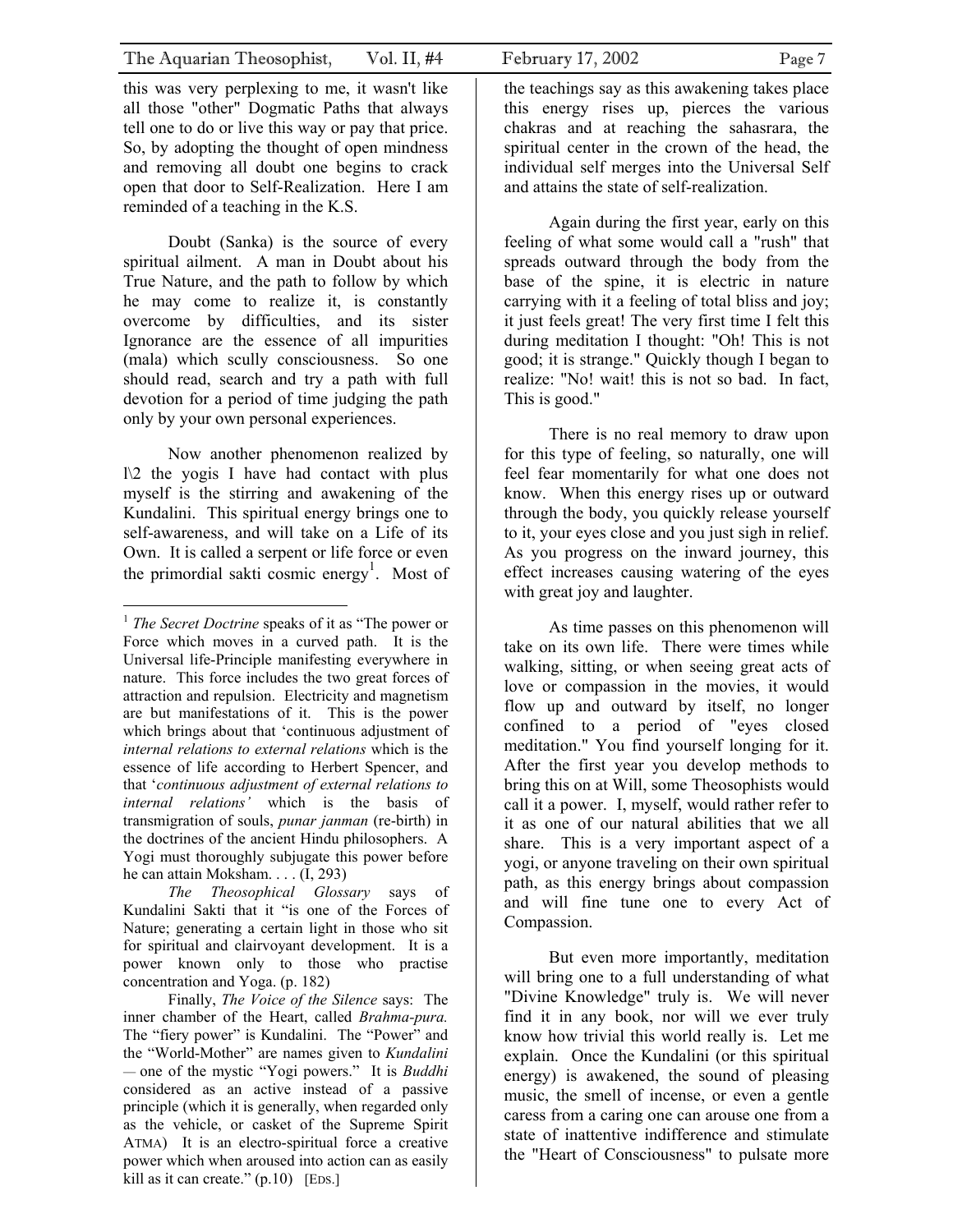intensely with the subtle flow of movement of awareness and bliss.

It is this movement through awareness and bliss, that brings the yogi to a state of Divine Knowledge. This is a very dramatic and fulfilling experience, and for me, there were signs of this awareness for a three day period starting on the first day. This spiritual energy flowed up unannounced at three different times throughout the day, and on the second day five or six times before I realized something was taking place. In fact, I began to focus my awareness more sharply, waiting, for what I didn't know. On the third day, this sakti or spiritual energy flowed up throughout the day even at the oddest times. Later, that night while pacing back and forth, listening to some instrumental music, it hit me. This sakti began to flow with much more intensity than ever before. I stopped dead in my tracks, closed my eyes and tried to ride with it as it flowed out. It was such a joyous feeling that tears began to flow and I started to laugh. For just a moment, I wondered if this was madness. I thought: "Am I slipping over the edge? God! I hope so, because this is what I have been searching for."

What I am going to tell you now is not easy for me to write, nor do I have the ability to fully express the moment. But all at once, I had the realization that all the `things' in life that are imprinted upon you, make you who you think you are, are removed. It is like the weight of the world had been removed — that you are not this body. Oh, we read about it over and over, but it is so different to finally experience it. You begin to laugh even more. You realize how silly we have become being ruled or governed by these `life imprints' and, most importantly, how blind we are. How silly it all is — this material world."

Then the second realization arises, It is a waste to spend even one second of thought on all this (material world); you know, and I mean you really know, that you are not this body. You are something much, much apart from your body and personality. And, my friends, this is what all the ancients have refereed to as Divine Knowledge. We search so hard at times, for what we already have. Kinda silly wouldn't you say? Unfortunately, this only lasted for ten to fifteen minutes, but You will always remember it! Sex, drugs, relationships,

not even material possessions can ever come close to it. To this day nothing touches that moment.

The K.S. teachings describes this movement of spiritual energy or sakti as feeling like a thousand ants crawling on the surface of the skin, but a more modern explanation is like an electric wave of energy spreading upward throughout the body from the base of the spine.

As the kundalini rises, during meditation there is what the old teachings refer to as the un-struck sound. It is similar to a constant ringing in the ears and one can focus on it during meditation. The 15th Dhanana technique of the Vignana-Bhairava teaches that the yogi has to concentrate on the sound which is at first like a hand ball, subtle like that of a flute, and even more subtle as a bee.

But those I have talked to, as well as myself, have only experienced the sound of a bell or flute. As one concentrates on this nada (sound), he forgets everything of the external world. The VJB teaches that such experiences will vanish quickly, therefore, one should seize it by concentrating on it with all your mental effort as soon as the experience occurs.

#### Kashmir Shavism

At this time I would like to touch on the subject of the study of K.S. scriptures such as the SPK (Stanzas of Vibration). These teachings stress that we learn not by study alone, but by the studies supported by our personal experiences and reason. This point I have tried to pass on to many of our Theosophical friends. K.S. does not reject any form of spiritual discipline which genuinely elevates consciousness; a combination of various teachings are acceptable. All yogis strive to reach the same goal, even though their paths may vary. Therefore, be not to quick to judge another's path, but try and test the paths until you find your own set of paths.

These paths are called "The Individual means" (Anavdpaya). They consist of categories of spiritual discipline which involve: the recitation of mantras, posturing of the body (though I have had little result from this), and meditation on a particular divine cosmic form or fixed point, either in the body or outside it.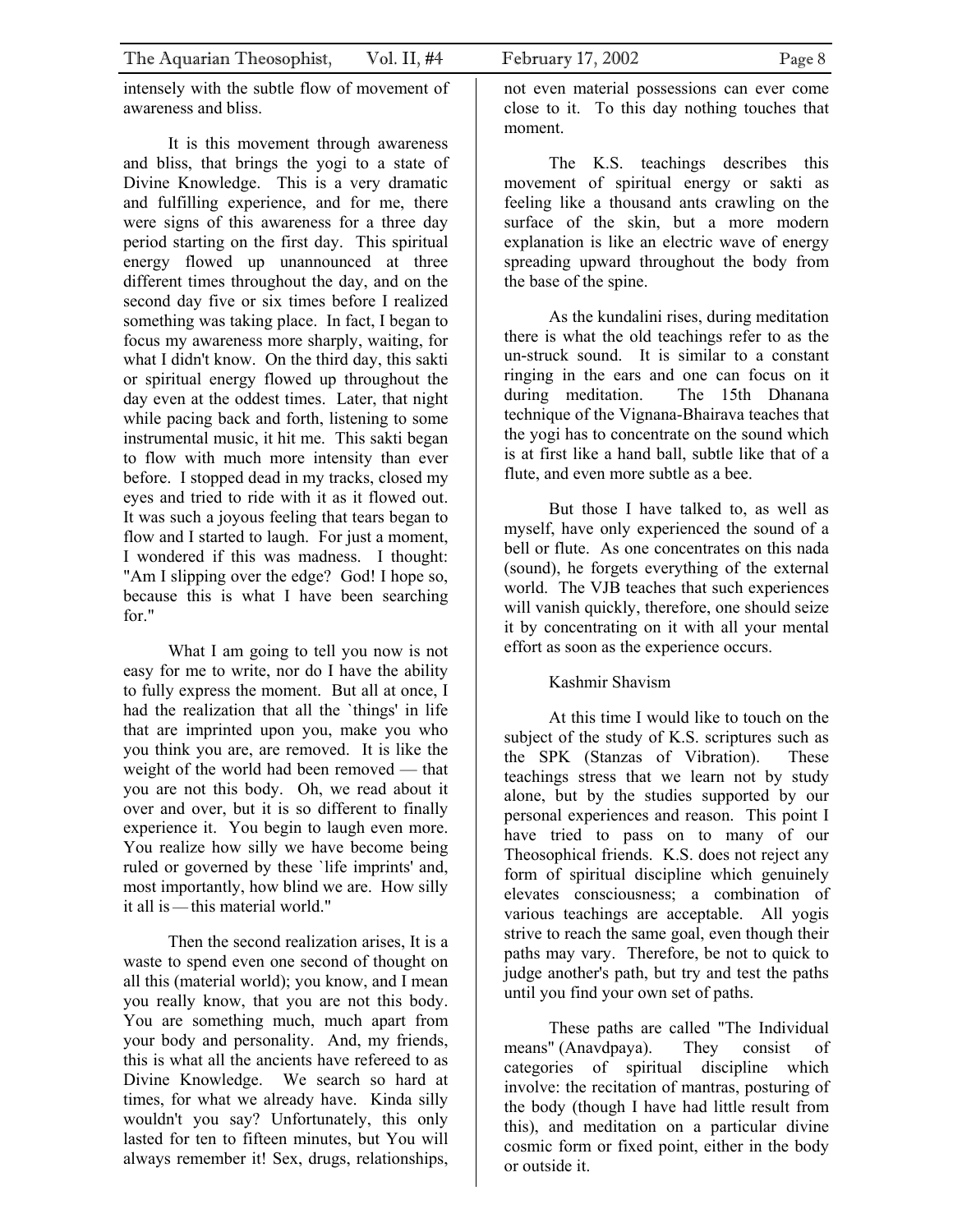The mantra's recitation starts at the individual's level in consonance with the movement of breath. To be effective the mantra and its component syllables and words must resonate with a force of awareness which will penetrate into the absorption of Consciousness. This awareness is enhanced by deepening the mental sound of the syllables. Using the example AUM, when one says this mentally there is a certain level of sound or tone heard mentally. Deepening the level not only takes more effort of concentration, but will also slow down or stop those idle thoughts that tend to distract the meditator. You will soon see that this is not an easy task, but with practice and when done at the right moments, the mantra will pull the yogi back into that level of awareness of his consciousness. In time it can be used to move the sakti up the body at will, leading the yogi to newer levels of wonder.

He is constantly thrown into the ecstatic rapture of contemplation for each experience is marvelously new at each moment. By resting momentarily in Full Consciousness the yogi rises to the wonderment that the development of his own true nature brings upon stages and stages of his Self Awareness of Self Consciousness on the way to Full Realization.

Then, there are all the different tests for each and every yogi. I call them tests for it is at these moments where most yogis either continue or fail to follow their path. Before I explain some of these tests I would like to share some advice that was given to me, but unfortunately from a left-hander, although at the time I did not know this. Nonetheless, it proved to be of great value.

During deep meditation with eyes closed, if you come across any moments of true fear, be it visions or feelings, remember that NOTHING can hurt you unless YOU LET IT. I cannot stress this enough. "BE AS A WARRIOR, BOLD, STRONG AND CONFIDENT."

I say this because some of you will have to face your own fears that at times may be totally unknown to you. These tests may last one to two days. I had one, myself, that lasted twentyeight days.

The experience:

During one of my meditations I noticed what appeared to be a set of eyes. At first, they were far off and just on my own mental screen; I found it interesting. As several days passed, the eyes did not disappear, in fact, they slowly moved closer and began to enlarge to the size of a normal pair of eyes. Slowly, the eyes appeared to be someone in shadows, with ridges around the eyes, a brow of the nose with a small part of the forehead above the eyes. As it came closer and closer I grew more and more uncomfortable. Each day this vision greeted me all through my meditation, causing a lot of shakti to be flowing up, but not of the blissfulness that one becomes used to. Finally, on the 28th day it was as if two people stood nose to nose. It took my full concentration not to break away. About half way through that 28th day of meditation, it vanished into a screen of total blackness. A blackness like the void that we read about so often in Eastern Scriptures. At this time I realized there was something off to the far left and very angry. I couldn't see, hear (as one would with ears) , but I could feel its contempt for me and it was very hateful. I had the feeling it would tear me apart. I kept mentally chanting my mantra that I knew in my heart with the feeling, "Nothing can hurt you."

This lasted for a good ten to fifteen minutes I guess. There was a loss of normal concept of time. In fact there was a total loss of everything except that evil-foul thing and you yourself. You could feel the evilness flowing out and toward you. It moved in waves. Then everything was gone, the feelings, the foulness — even the total blackness. Everything came back to what I would call a normal meditative state. I had the feeling of accomplishment and even after seven years I have never seen those eyes again. Never have I felt such evil again. One can easily see why so many yogis who start with an "eyes closed meditation" fall after such tests and there have been many.

Another test that lasted for two days and within moments after I started reaching a complete meditative state was the feeling of intense sickness, to the point I would feel as if I would violently throw up all throughout the meditation session. It would stop as soon as I stopped meditating. But on the second day, it too stopped, never to return.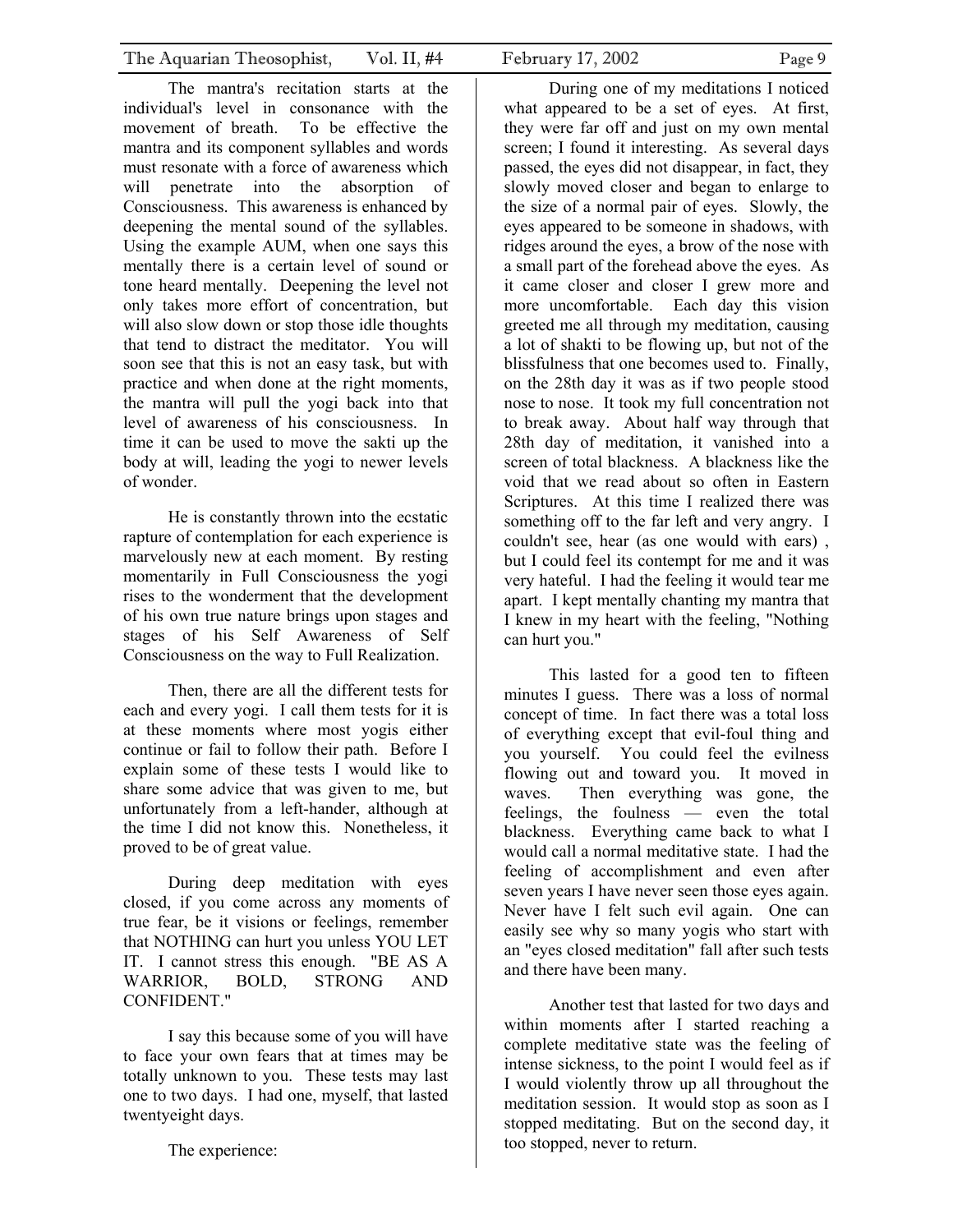I know of two other yogis who had these tests and they both completely stopped meditating, in fact, they now openly bad mouth meditations. One felt he couldn't breathe thought he would die at that moment and one but wonders if he was close to his moment of being re-born. What a loss if this was so. The other yogi saw a pair of eyes in dark clouds in his room "after" coming out of meditation. Again, this was no weak individual but he, too, was frightened and he did not meditate again.

There are more subtle tests that can cause so many to fall, these are the periods of inactivity to which yogis becomes bored or feel they have lost their ability. They forget the fact that the yogic path is always one that takes full energy and is much like a rollercoaster ride with all its many ups and downs. There may even be days when for some reason or other, one will have missed several days of meditation and the yogi will feel he has lost some of his ability, but it is always there and will always come back; it is only his mind veiling his True Nature.

There is one disturbing fact that I noticed over several years and that is there is an increasing indifference to your loved ones and family members. This used to worry me a lot but once I realized that each and every person has his own karma to live through, I began to worry less for them, not totally, but some. I have wondered will I lose all concern for my loved ones. The first two to three years it sure seemed that way. Yet, it has not happened, nor do I believe it fully will, but "one" does become less attached.

I also was a great reader of fiction novels. I could read as many as thirty or forty books a year but now I read less than five or six. I spend more time reading Theosophy and the K.S., or anything else related to my path though I tend to stay away from the newer works. There is a great amount of trash out there which causes more harm than good to those in search of their own path. I warn, be careful, when searching for the ancient teachings. 1, myself, have found great help from translators like Max Mullet and Mark S. g. Dyczkowski. Do not be discouraged when first reading these texts as for the Spanda Karikas they are incredibly hard to fully grasp, but upon re-reading it as you advance on your path you will gain more and more from them.

spiritual power.

You will find that as you progress these scriptures will move you more profoundly. This has to do with the `The Guru Principle.' The guru that I was introduced to, but not physically, is of the Siddha Lineage (SYDA Foundation). My guru's are Gurumayi Chidvilasananda and Baba Muktananda, the latter having passed away. When another much more advanced yogi gave me the Siddha mantra and one of their books, I thought OK. But when he gave me one of Gurumayi's photos, I thought she looked just like any normal Indian woman, plain and simple! Yet, to this other yogi, she was so beautiful, godlike etc. It took me time to realize that it was not the person he was seeing but an aspect of her

I had decided to keep an open mind and investigate, as any true Theosophist would. As I progressed I began to see not only her photos but that her writings were also a tool to plug within myself. Some of her photos would cause the sakti to flow up just by looking at them, then at other times I would receive the sakti by reading one of her books.

It was not until 2 1\2 years latter that our prison received some of Gurumayi's videos. One was of her chanting and it rocked my world. When the sakti flowed up, tears came to my eyes with this incredible feeling of love. Even the Theosophist friends who had sent the chaplain this video noticed the profound effect that this guru had. It was stated that it felt as if she was looking right at you personally.

It takes time to begin to understand the Guru Principle; it is not the person but the spiritual energy that has been awakened and it reaches out for you. It is as if the Guru Bhakti (devotion and love) has lessened as the years pass, as if it had done its job for you and now it is up to the yogi to continue.

A True Guru is able to awaken the dormant energy that lies in a disciple. They can put you on the path that the Ancient Beings have walked themselves. They should be selfless and yet will be harsh at times. This is to help you overcome your own ego. They must be egoless themselves. They may act strange or even may seem mad. If they praise themselves or show pride in their own knowledge or spirituality then they are not a True Guru. You must use your own inner Guru to test the outer guru; take guidance from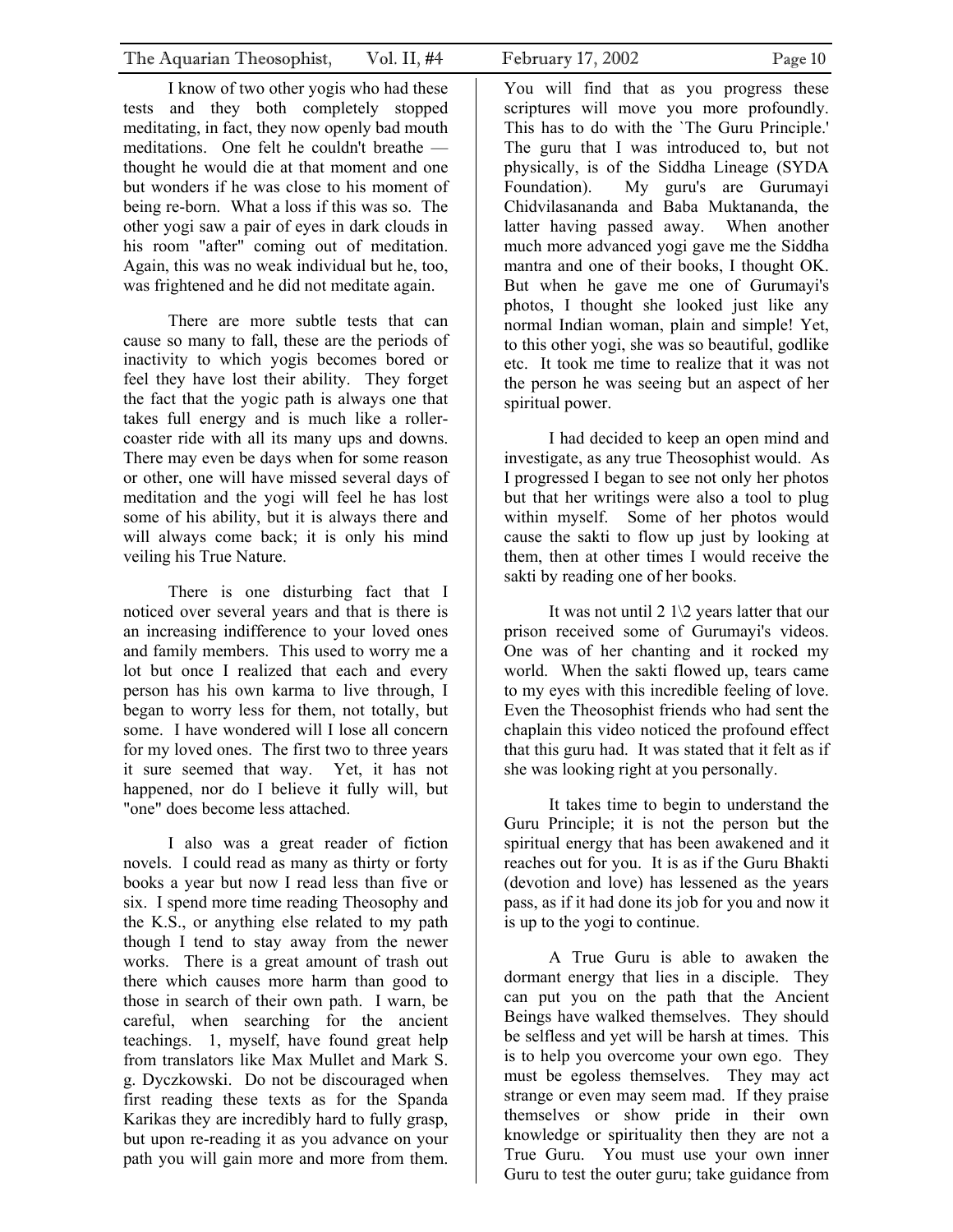your own Self but not your ego. If you have been mislead by a false guru, consider that to be a gift and use the experience to test the next teacher. Don't stop looking.

Remember that one person's teacher will not always be another's teacher, everyone has his own path set in motion karmically set by his previous lives. It is not uncommon in Tibet for a True Teacher to send a student in search of another teacher due to the differences in personality. This is a paradox considering that all True Guru's have slain their egos and personality. Nor will one's search for one's Self awareness ever become easy, it will always be a struggle until reaching your goal and maintaining that state. To do this we must eradicate the cause of bondage caused by our desires by realizing we have control over our own minds.

Most people never realize that they have the ability to make themselves even feel good or bad. A yogi can control this by realizing his moods and its effect. One technique that was taught by our guru was when you first realize you are feeling "blue," to stop and think about one of the happiest moments in your past. Go to the very beginning of that day and relive mentally each moment by moment, the day's events, people, and surroundings. As you do this you will find your self being uplifted and happy. But more importantly, you will realize how easily the mind controls your feelings and how easily it is to change your moods. As you do this more and more, you will have fewer and fewer blue moments; you will become indifferent to those things that affect your moods, but strangest of all, you will find yourself happy.

#### Samskaras and kriyas

By living with other yogi's for several years, I had the opportunity to witness how kriyas affected me and others. Samskaras are the imprints collected from birth and throughout life. There is a process activated through meditation (eyes closed) after the awakening of the kundalini, where these samskaras are burned off by what is called Kriya-sakti. They will cause strange moods, heat, shaking, intense feelings, (of false love) etc..

Make no mistake these are very real and dynamic events. I have seen individuals stop talking for one to three days. I have seen their attitudes change from being very social to being closed up and withdrawn. There was a time when I felt overwhelmed by thoughts of a past love. It took up all of my mental energy, waking and dreaming. I could not concentrate, read, study, or even watch T.V. I relived mentally each moment I could of this person. In fact, it felt good to fantasie on every aspect of what could have been. This lasted intensely for six days. The first two days were mostly fun because the memories were so clear, as were the dreams. On the fourth day I became concerned, realizing this wasn't normal or at least my concept of normal.

So when I asked a much more advanced yogi, he told me: "You are just burning off some really strong samskaras and be careful not to grab a hold of it or you will just reprint it upon your self." This is not easy to do because it was a very strong desire. After the sixth day, it passed with all the feelings, thoughts, dreams and desires vanishing. However, it returned four months later; it was just as intense but it only lasted for two to three days. I was more prepared the second time. Now after several years it has never returned. As one becomes more advanced you will "catch" most of these kriyas realizing them for what they are and then letting them pass without being caught up in the desires that they produce.

#### Now for the darker side to this path:

One can see why so many of the elder Theosophists fear Kashmir Shaivism and its path, when one sees those who have fallen or failed and there have been many, for it is the path of both right handers and left handers.

It is funny as early on I used to wonder how can anyone spot a left hander. There is very little written about them or at least that which can be found reliable. They are out there seeking selfish desires, yogic powers and students, caring nought for others or their actions. Some are quite advanced. They can help the lesser yogi, but it comes with a price. I knew one such yogi for several years though he hid it well. I learned a lot from him. He kept his secret well and drew young yogis to him like as a moth does to a flame. 90% of those who have fallen, have lost faith or turned away totally from their path, even to the point of working against the path. One can not but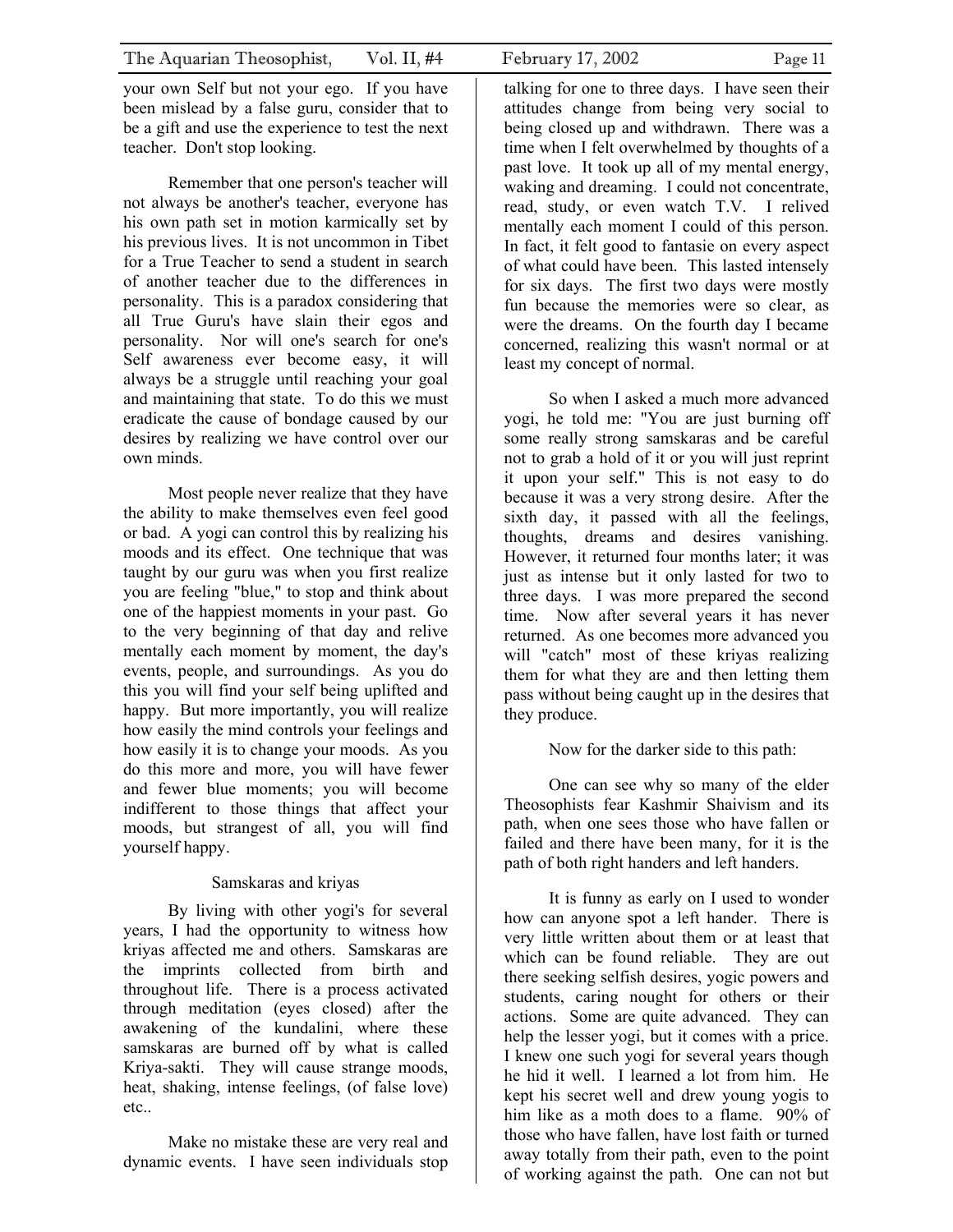wonder how many life times it will take to reright those who have fallen. But there are two things that they fail to hide — these left handers. One is selfishness and the other is false compassion. This one even more so.

The signs were there, but I never fully realized them until some dramatic act revealed this person's true nature; even now some are still dazzled and blinded by his true nature.

Theosophist's are very right in their fears of these left handers. They also fail to realize that it is just another obstacle that each yogi has to over come, and that his past karmic deeds have placed before him. What was strange was that there was one Theosophist who saw through this individual, but due to his own demons and problems he was laughed at. He saw this years before the rest of us. Even Kashmir Shavisim gives little to these individuals other than some of their teachings. A point to remember is that they can be very knowledgeable and advanced. Be warned: A serpent lies coiled underneath the lotus.

Books I have found to be of great help and should be studied. They are first the foundational books of Theosophy: Secret Doctrine and its Index (HPB), Esoteric Tradition (Purucker).

For eyes closed meditation all the works on Kashmir Shaivism by Jaideva Singh (Spanda Karikas, Vijnana - Bhairava) by Mark Dyczkowski ad F. Max Muller.

All the books by Swami Muktananda and Gurumayi Chidvalisananda of the Siddha Linage (SYDA Foundation). They offer monthly lessons and through the mystical process of the Guru's teachings will instill Shaktipata. If that is to be your path one will only know via trial and error. There is much more information to be given but I am torn by my Guru's Teachings to keep our experiences in the Cave of Our Heart and a Theosophist's need to awaken those who are in darkness. I have tried to be as honest as I could possibly be without giving out identities. As I said in the beginning this has been no easy task for me.

I would like to thank my Guru, my Theosophy friends and teachers who have made available all the books and articles that I have needed and most of all their kind

### Ideas Rule the World

 "The wiseacres say: 'the age of miracles is past,' but we answer, 'it never existed!' ... Plato was right: *ideas* rule the world, and, as men's minds will receive *new* ideas, laying aside the old and effete, the world will advance: mighty revolutions will spring from them; creeds and even powers will crumble before their onward march crushed by the irresistible force. It will be just as impossible to resist their influx, when the time comes, as to stay the progress of the tide. But all this will come on gradually, and before it comes we have a duty set before us; that of sweeping away as much as possible the dross left to us by our pious forefathers. New ideas have to be planted on clean places, for these ideas touch upon the most momentous subjects. It is not physical phenomena but these universal ideas that we study, as to comprehend the former, we have to first understand the latter. They touch man's true position in the universe, in relation to his previous and future births; his origin and ultimate destiny; the relation of the mortal to the immortal; of the temporary to the eternal; of the finite to the infinite. ... The *Chiefs* want a 'Brotherhood of Humanity,' a real Universal Fraternity started; and institution which would make itself known throughout the world.... [Yet] we neither want men to rush blindfold, nor... do we feel in any way concerned about the revival of our ancient arts and high civilization, for these are as sure to come back in their time and in a higher form as the Plesiosaurus and the Megatherium in theirs. We have the weakness to believe in ever recurrent *cycles* and hope to quicken the resurrection of what is past and gone ... for our knowledge will not pass away from the sight of man. It is the 'gift of the Gods' and the most precious relic of them all. The keepers of the sacred Light did not safely cross so many ages but to find themselves wrecked on the rocks of modern skepticism. Our pilots are too experienced sailors, to allow us to fear any such disaster. We will always find volunteers to replace the tired sentries, and the world, bad as it is in its present state of **transition**, can yet furnish us with a few men now and then."

A MASTER OF WISDOM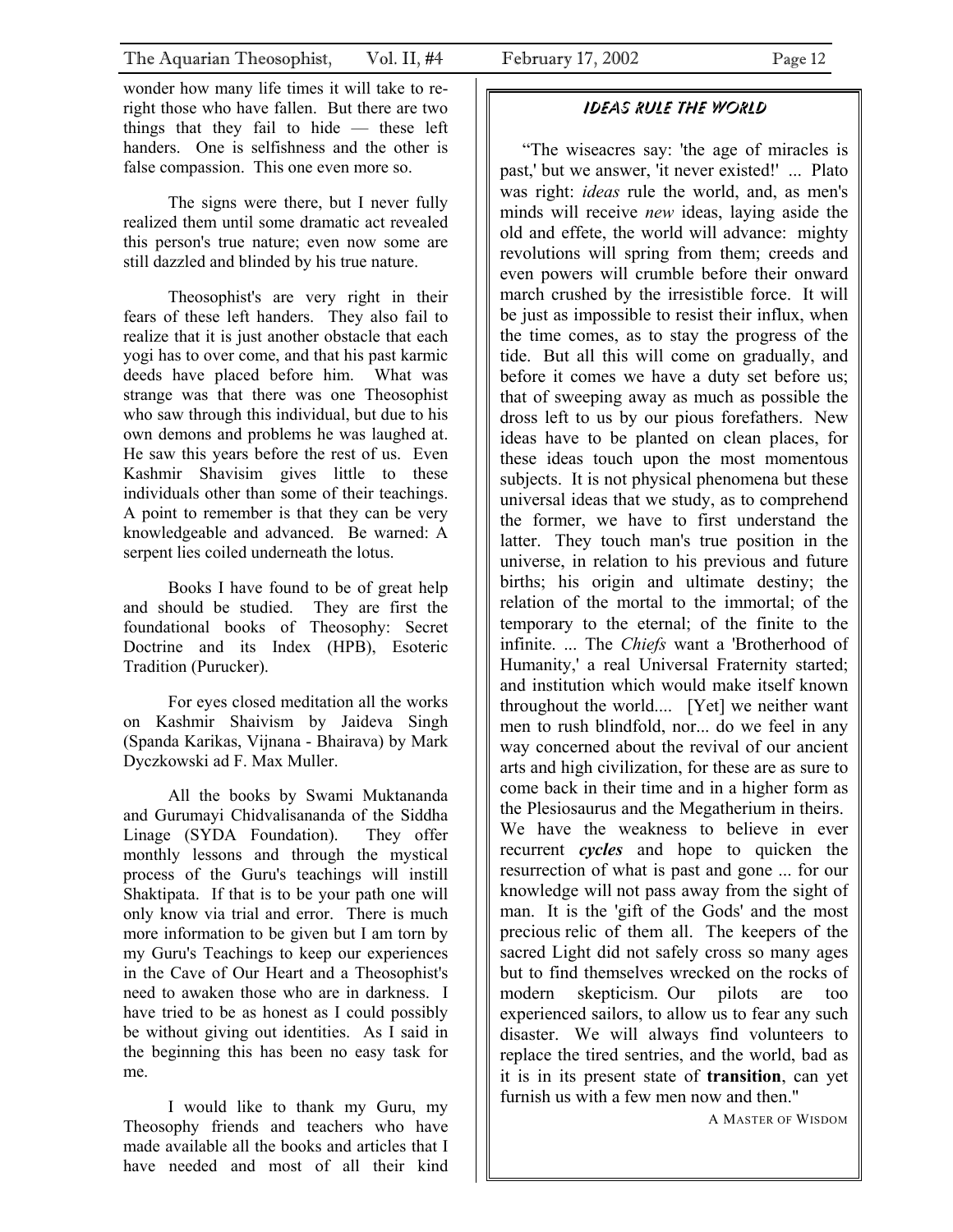thoughts. I also wish to thank those who have fallen and those still in the stream.

> LOVE AND LIGHT, RICK ARCHER

*Guest Editorial*]

# Unity & Application

[The following exchange between Eldon Tucker and Geoffrey Farthing shows different ways one might look at the idea of unity]

#### Seeking a Passive Unity

Eldon B. Tucker (7-10-01) Whenever a group of people gets together to do something, there's an organizational structure. People get into a habit where they participate a certain way. Some become followers. Others take a leadership role. We can even see this in a discussion class, watching how people behave from week to week. Some theosophical groups have an explicit structure. The Adyar T. S. has a democratic model, where its leadership is voted into office. Some people have voiced concern that the election process isn't as open and flexible as it should be. The Pasadena T. S. has an autocratic model, where the head of the Society is in charge for life, appoints the cabinet that runs the T. S., and delegates all power and responsibility. Some have been concerned that this does not allow enough for individual initiative and innovation in the society. The United Lodge of Theosophists has a "there is no structure model" policy, which means that the people taking the initiative and making the decisions are underground, somewhat self-appointing, and not apparent to the ordinary associate until asking old timers how things work in that society. Some may be concerned that this lends for a hidden control of the organization where all participants don't have an equal say. Yet another

theosophical group in the Netherlands is organized as a school, and only invites to membership someone having taken a year or two of introduction courses. Each organizational model has some strengths and some weaknesses. Theosophists, regardless of which groups they participate in,should feel a sense of brotherhood with each other. They should feel free to work, play, and enjoy life alongside members of all the other groups, as well as with non-joiners who also love the philosophy. The best model, I think, for bringing about more unity within the Theosophical Movement might be called "passive unity. "In this approach, everyone is listed in directories alongside everyone else. There is an awareness of the other groups and an openness to participate in the activities of those groups. This is different than what I'd call an "active unity." With that approach, everyone would be required to take some positive step to "join" some umbrella organization, listing service, website, etc. , or to "subscribe to" some "agreed upon" principles, which could be endlessly argued over and debated. The passive unity approach is best, I think, because everyone and every group is able to continue being what they are. We just try to become more open to each other, and respect the good that others are doing.

#### Dear Eldon,

I am referring back to your message sent on Tuesday, 10th July 2001, to theos-talk@yahoogroups.com concerning the Adyar T.S., the United Lodge of Theosophists, the Pasadena T.S. and "another theosophical group in the Netherlands" seeking a "passive unity", which I think was forwarded to me by Dallas. I read carefully what you wrote and also Dallas' reply.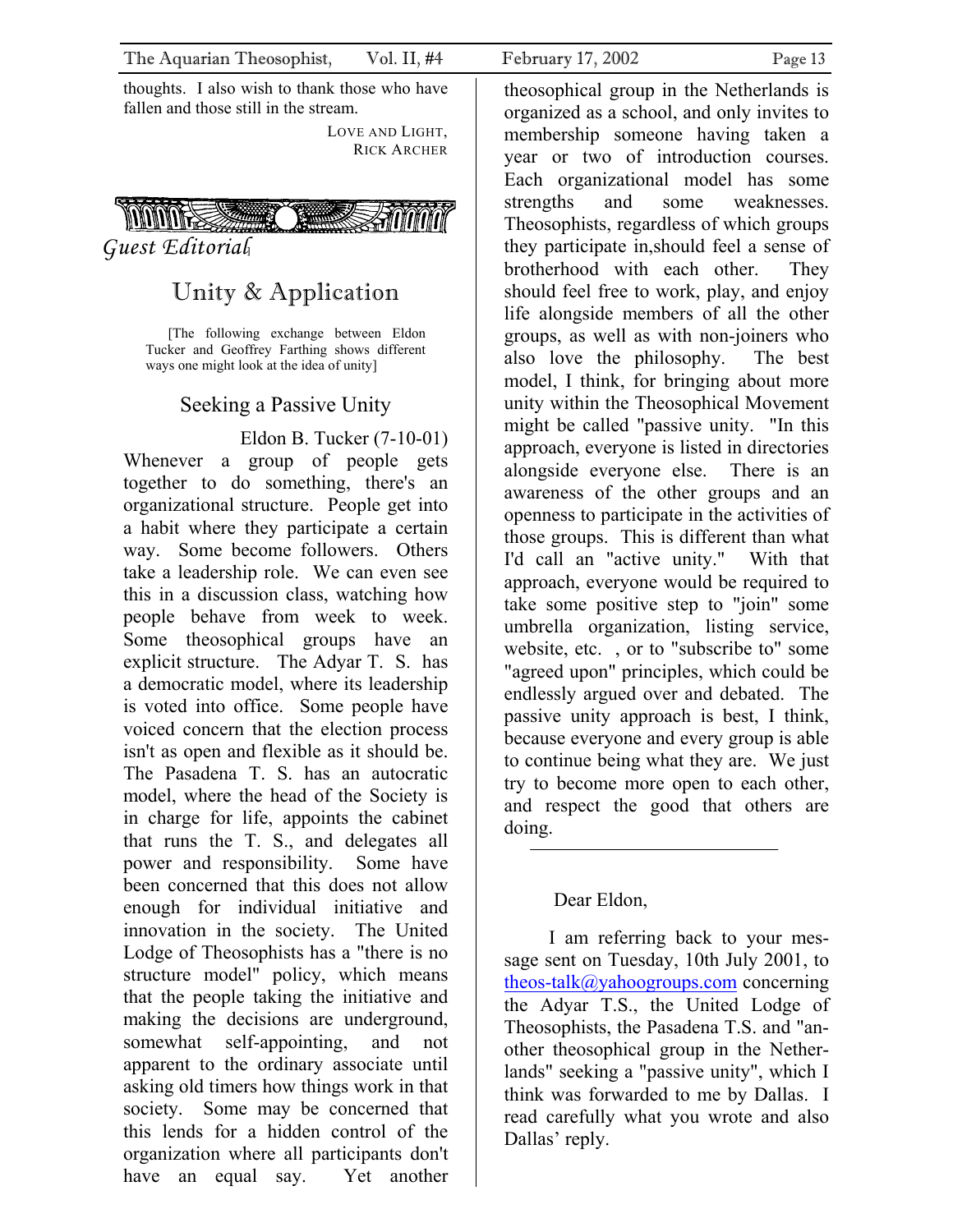I find it difficult to argue the point with either of you. You and Dallas and myself have had considerable experience in the theosophical world over a number of years.

I have come to some conclusions about theosophical organizations. In my old age I am prepared to be charitable. The 'officers' of these organizations, whether officially known as such or not (as in the case of the U.L.T.) in general do what they have to against their background thinking, their personal idiosyncrasies and maybe a sense of duty. What is done for the theosophical cause by one organization may not meet with the approval of those in the other organizations but the interesting thing is that, by and large, the show goes on. Organizations provide the means for this with their libraries, their promotional activities, their literature and now their web sites and so on.

There used to be a saying in the Adyar Society when I was very young attributed to Dr George Arundale, "Together, differently" and this can be said of any human society doing almost anything. It certainly applies to the theosophical organizations.

I happened 'by accident', at a time when I was searching, for what I did not know, to come into contact with the Adyar Theosophical Society headquarters in London. In those days there was a number of august, highly respected members so far advanced in my view along the theosophical path as to seem to me to be High Initiates, well on the way to becoming Masters. I held them not only in great esteem but with a certain amount of awe.

So I regarded them for many years, during which time I became an ordinary member of a lodge in a provincial town and started to find my way into the world of Theosophy. I knew somehow that

there was something to be found but that it was undefined and indefinable. This was certainly a view held at that time in the Adyar Society.

I worked hard, I raised questions, I sought answers. Very, very slowly light dawned. This was by way of a series of 'enlightenments' which had a cumulative effect in my consciousness. Looking back over the process I realize that, while I was learning, in the ordinary sense of the word, that the learning at the same time was modifying my 'being'. For example, I am certainly not the same person now that I was 60 or more years ago when I started on the quest.

I have been through the mazes of the second generation theosophical literature. I had to discover its incompatibility with the teachings of the Masters and H.P.B.. I could not understand that there could be these inconsistencies and thought that the fault must lie in me. This was an uncomfortable situation until eventually I found that some of the pronouncements of the second generation literature just did not check, either with facts in Nature or with the pronouncements of the Masters, and I had to decide which was the better authority. I chose the Masters. At the same time I discovered that I was not necessarily wrong in my deductions as to the truth or authenticity of statements. I began to get some confidence and in the course of time that confidence grew.

The most significant thing that has come out of this personal confidence is that somehow or another I myself have become an established being, a partner so to speak in the world enterprise as opposed to a paid hand. The world enterprise of course is the process of Nature herself on her vast evolutionary journey. I see almost every phase of that applying most wonderfully to myself, both as far as I have travelled up to now and in prospect.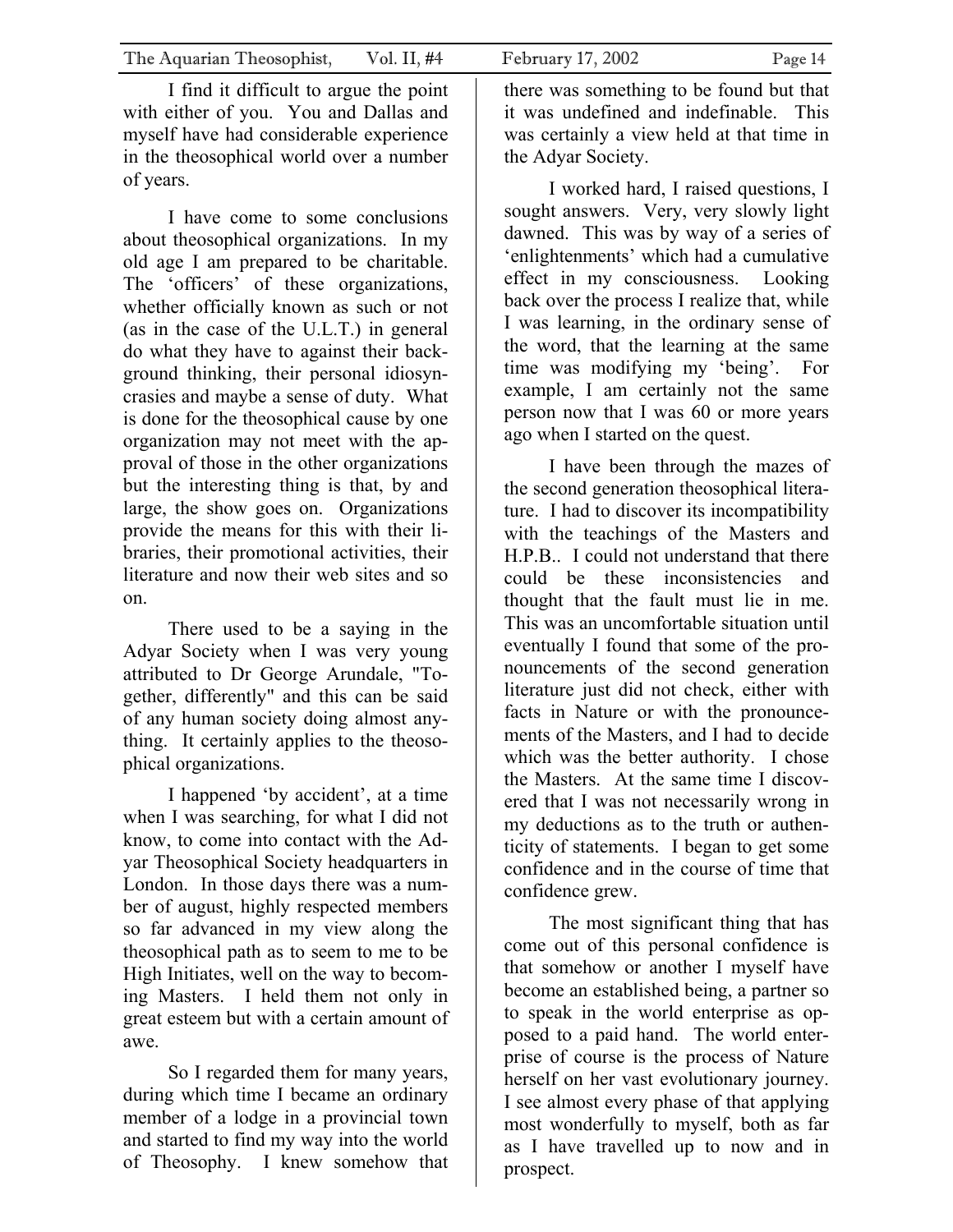This establishment of beingness, or consciousness of one's own Self, seems to me to be an unshakeable absolute, a kind of pivot around which everything revolves. The interesting thing is that 'everything' in my experience includes all living creatures and one's fellow human beings. They also apparently possess this same central core of being which manifests as consciousness in me and them. It is in fact their 'Life'.

This discovery seems to me to be the significant end result (at our stage) of our attempts to discover and apply Theosophy.

The point of this fairly long dissertation is that this must be a realizable culmination, quite regardless of the theosophical organization that one be in it is total freedom. I have never been interfered with in my studies or in my efforts to understand anything. Any work that I have done for the Society or any literary efforts that I have made have been received, even though I know that my views of Theosophy are very far from those acceptable by other members. What more can a student ask but that his theosophical organization should supply the literature, the lodge fellowship and the opportunities for service that seem to be required by a struggling student?

I have to admit to feeling a certain loyalty to the Adyar Society for having provided this background to my life for so many years. I have no doubt that there are dozens of other students around the world who are members of other organizations who feel the same gratitude, and even affection, for the organization to which they belong. I am well aware of how all these different organizations came into being and it seems to me to be a very insignificant matter compared with the discovery of living Theosophy within one's self. Why argue at lower mind level about the merits or demerits of the organization provided, and this is

an essential proviso, that within that organization one can enjoy unrestricted freedom?

> Kind regards and best wishes, **Geoffrey**

[We are indebted to Geoffrey Farthing and Eldon Tucker for permission to reprint.l



#### *Stopping By Woods On A Snowy Evening*

Whose woods these are I think I know. His house is in the village though; He will not see me stopping here To watch his woods fill up with snow. My little horse must think it queer To stop without a farmhouse near Between the woods and frozen lake The darkest evening of the year. He gives his harness bells a shake To ask if there is some mistake. The only other sound's the sweep Of easy wind and downy flake. The woods are lovely, dark and deep. But I have promises to keep, And miles to go before I sleep, And miles to go before I sleep.

ROBERT FROST



## THE COFFEE KLATCH

#### **Coffee Maker:**

The steeping tea scents the air, but brewing java swamps its effort with neither apology nor smile.

The day wanders its way across the sky

Wondering when the whirl will end. Will the tears be in buckets or spoons?

**Professor of Phenomenology:** My, you must be dazed or is muttering a normal affair?! I will have a cup of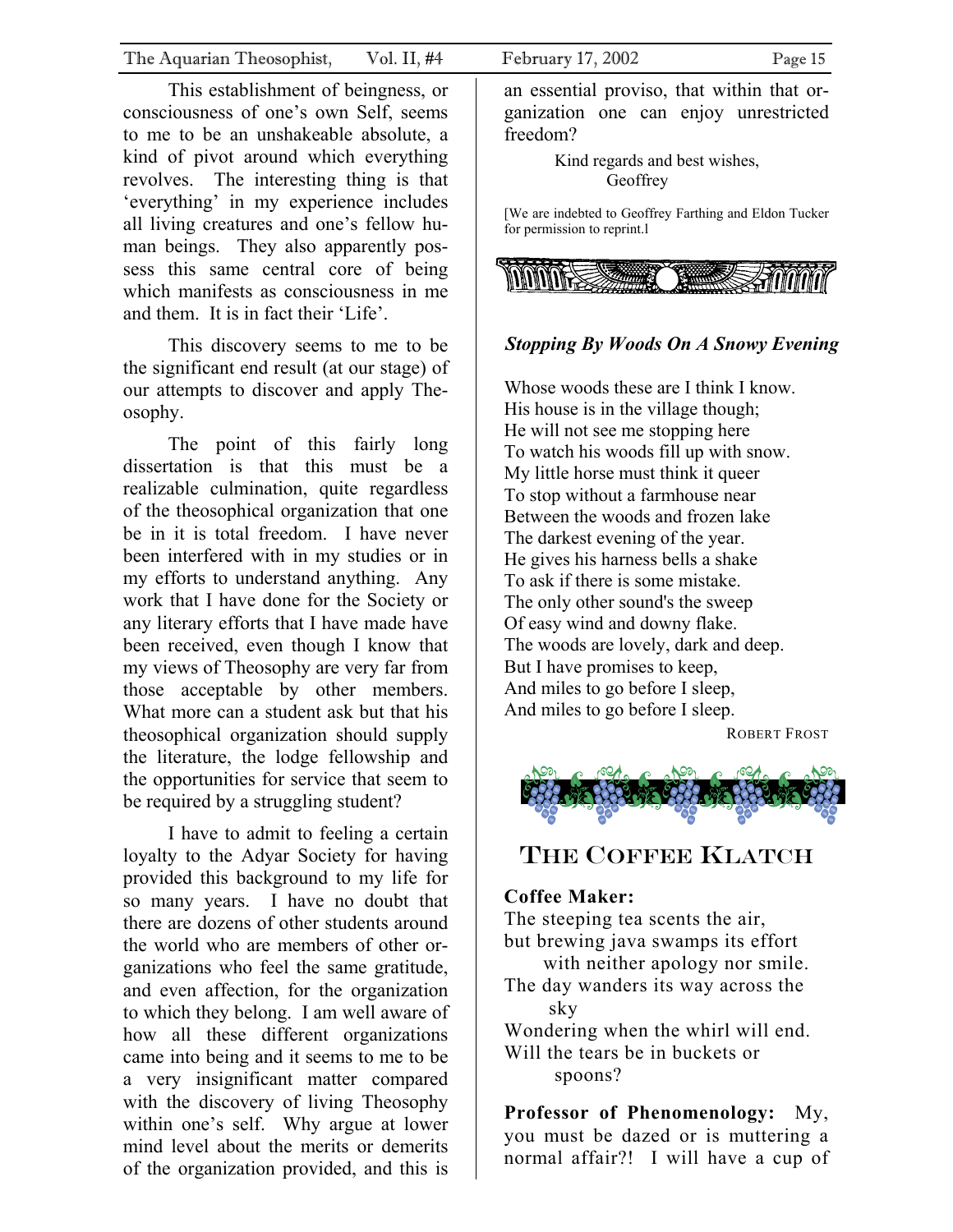the Portuguese city grind, dark roast with a touch of vanilla and no cream.

**Person sipping tea at the back:** Poets are Yogis of a special type.

# **Fire and Ice**

 **Robert Frost** 

Some say the world will end in fire, Some say in ice. From what I've tasted of desire I hold with those who favour fire. But if it had to perish twice, I think I know enough of hate To say that for destruction ice Is also great And would suffice.

**Disgusted Rebel in the back:** Aye say Sir, I fear you're filling this place with aesthetics. Will you declaim while Rome burns or shall we rise to the occasion and but an end to our woe. Look what turned up in my mailbox:

#### **Breaking the Circle**

*NY TIMES,* November 16, 2001 By THOMAS L. FRIEDMAN

ISLAMABAD, Pakistan

Although it was never his intention, Osama bin Laden has triggered the most serious debate in years, among Muslims, about Islam's ability to adapt to modernity.

In Arab states this debate is still muted. But in Pakistan and other Muslim countries with a relatively free press, writers are raising it openly and bluntly. Nothing could be more important. Here's why: Many Arab-Muslim states today share the same rigid political structure. Think of it as two islands: one island is occupied by the secular autocratic regimes and the business class around them. On the other island are the mullahs, imams and religious authorities who dominate Islamic practice and education, which is still based largely on traditional Koranic interpretations that are not embracing of modernity, pluralism or the equality of women. The governing bargain is that the regimes get to stay in

power forever and the mullahs get a monopoly on religious practice and education forever. This bargain lasted all these years because oil money, or U.S. or Soviet aid, enabled many Arab-Muslim countries to survive without opening their economies or modernizing their education systems. But as oil revenues have declined and the population of young people seeking jobs has exploded, this bargain can't hold much longer. These countries can't survive without opening up to global investment, the Internet, modern education and emancipation of their women, so that they will not be competing with just half of their populations. But the more they do that, the more threatened the religious authorities feel. Bin Laden's challenge was an attempt by the extreme Islamists to break out of their island and seize control of the secular state island. The states responded by crushing or expelling the Islamists, but without ever trying to reform the Islamic schools — called madrasas — or the political conditions that keep producing angry Islamist waves. So the deadly circle that produced bin Ladenism — poverty, dictatorship and religious anti-modernism, each reinforcing the other — just gets perpetuated. Some are now demanding the circle be broken. Consider this remarkable open letter to bin Laden that a Pakistani writer and businessman, Izzat Majeed, wrote in last Friday's popular Pakistani daily *The Nation*: "We Muslims cannot keep blaming the West for all our ills. The embarrassment of wretchedness among us is beyond repair. It is not just the poverty, the illiteracy and the absence of any commonly accepted social contract that define our sense of wretchedness; it is, rather, the increasing awareness among us that we have failed as a civil society by not confronting the historical, social and political demons within us. Without a reformation in the practice of Islam that makes it move forward and not backward, there is no hope for us Muslims anywhere. We have reduced Islam to the organized hypocrisy of state-sponsored mullahism. For more than a thousand years Islam has stood still be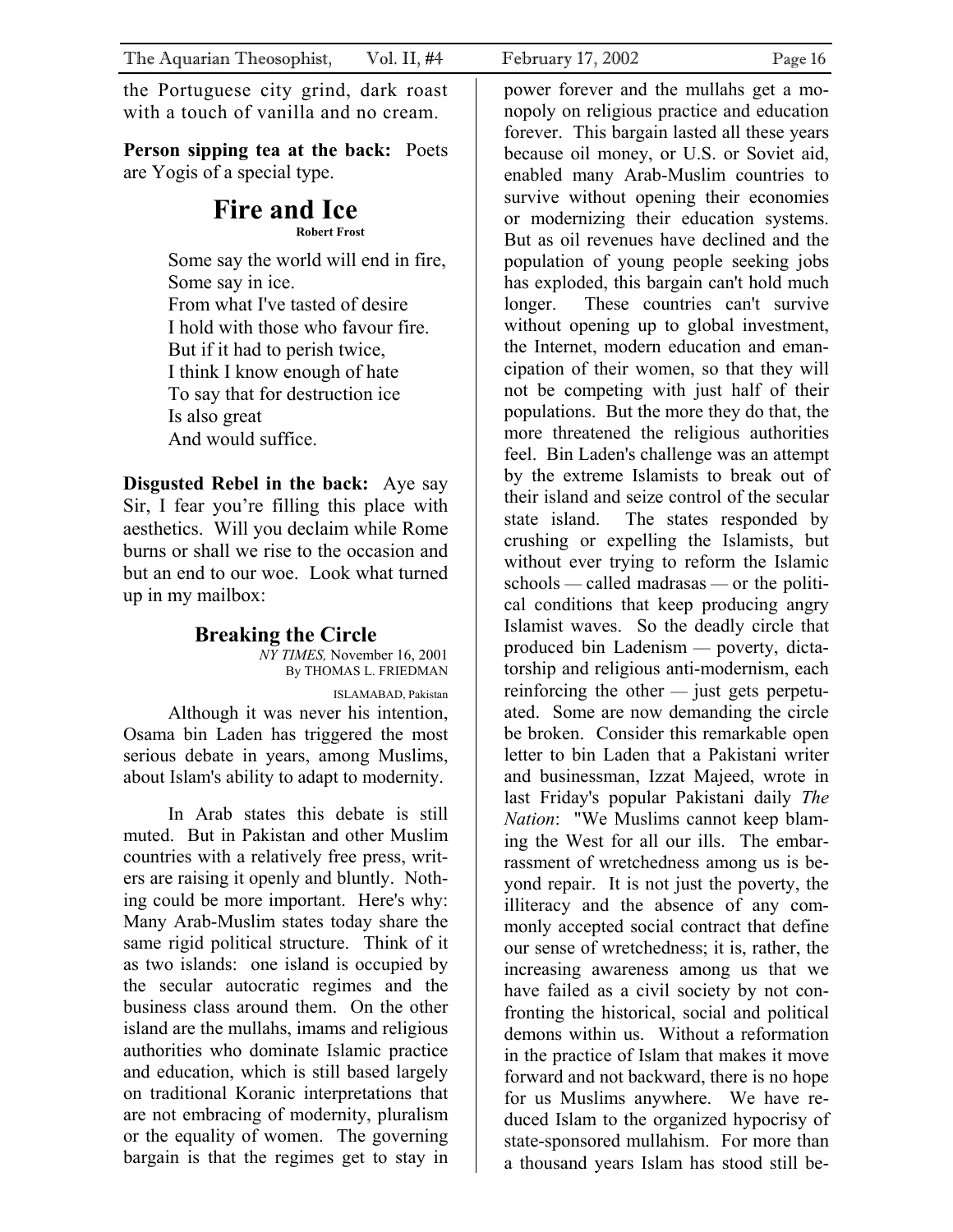cause the mullahs, who became de facto clergy instead of genuine scholars, closed the door on 'ijtehad' [reinterpreting Islam in light of modernity] and no one came forward with an evolving application of the message of the Holy Quran. All that the mullahs tell you today is how to go back a millennium. We have not been able to evolve a dynamic practice to bring Islam to the people in the language of their own specific era. Oxford and Cambridge were the `madrasas' of Christendom in the 13th century. Look where they are today among the leading institutions of education in the world. Where are our institutions of learning?" The Protestant Reformation, melding Christianity with modernity, happened only when wealthy princes came along ready to finance and protect the breakaway reformers. But in the Muslim world today, the wealthiest princes, like Saudi Arabia's, are funding anti-modern schools from Pakistan to Bosnia, while the dictators pay off the anti-modern mullahs (or use them to whack the liberals) rather than reform them. This keeps the soil for bin Ladenism ever fertile. Addressing bin Laden, Mr. Majeed concluded, "The last thing [Muslims] need is the growing darkness in your caves. Holy Prophet Muhammad, on returning from a battle, said: 'We return from little Jihad to greater Jihad.' True Jihad today is not in the hijacking of planes, but in the manufacturing of them"

**Collected lady in the right center booth:** After such a brave statement, we should be encouraged to abandon bandaids and aspirin for the rigors of a change in our priorities, a **change of heart**!

**Furtive Bystander:** Each of us is the "world's problem" and until we take arms against the sea of troubles in our own citadel how can we possibly be an effective example for others? The world recognizes concentrated lives — no matter where they spring up!



#### **DNYANESHVARI**

#### **XV**

[The *Dnyaneshvari* is mentioned many times by Madame Blavatsky, always in glowing terms. The following rendition is extracted from Manu Subedar's translation. The great Sage, Dnaneshwara Maharaj sang this work to his people when he was quite young. He did it in their native language, Marathi, about 700 years ago. It is his commentary on the *Bhagavad Gita.*]

### Chapter VI

[Continued from Vol. II, #3]

**Arjuna says to Krishna:** I have heard in detail the practice of Yoga explained by you, but I feel that however much I may try, I will fail to acquire the necessary qualification. Please, therefore, tell me something which is within the range of my powers.

**Krishna says to Arjuna:** It is true that the goal of the practice of Yoga mentioned here is salvation, but even in ordinary matters, have you not found that there is no success without the necessary preparation? The qualification required here is not so very difficult. One, who is austere and who performs his daily duties, provided he uses discrimination, is qualified. But such a qualification can never be acquired by him, who is irregular, and who goes to excesses with regard to food or sleep. Nor is it open to one who cuts off thirst and hunger altogether, or who gives up sleep altogether. Neither excessive enjoyment nor total abstention is de-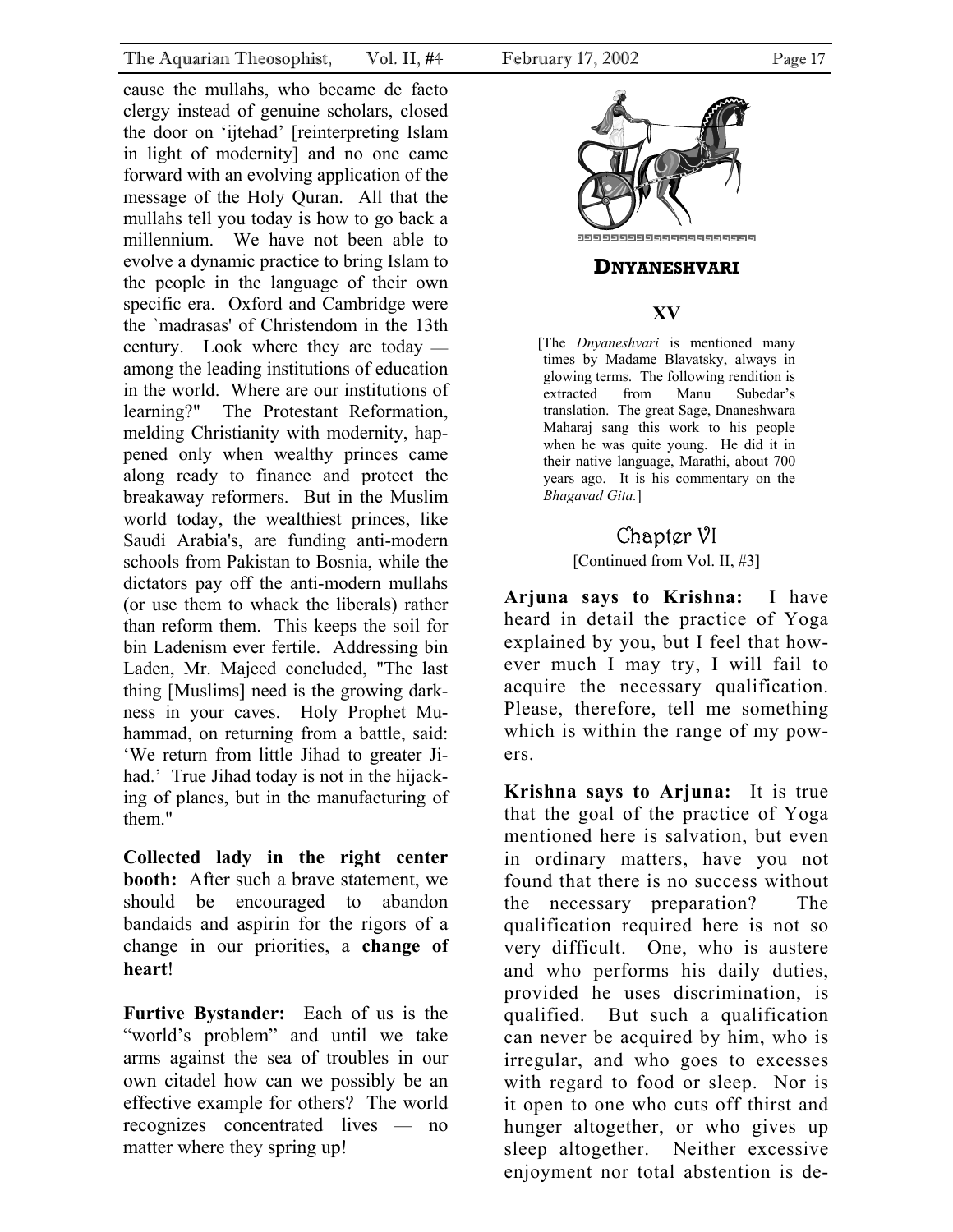sirable. Food should be taken, but it should be regulated. In the same manner, all other actions should be duly performed. Speech, movement and sleep should be moderate. If one has to remain awake, it should be done carefully so as not to disturb the equilibrium of the various constituents of the body. A measured use of the senses gives an increased satisfaction to the mind and regularity makes for intensity.

 This is the natural prerequisite of Yoga. He, who has regulated his existence in this manner, when he turns to practise Yoga, will even casually receive the fruits of Selfattainment. The confluence of methodical control with Yoga practice is like the confluence of the Ganges and the Jumna enabling the mind to settle down at the place. The mind of one, who has attained Yoga, is like a steady flame undisburbed by wind.

 In the beginning you will see nothing but difficulties. Your mind will be frightened and the senses will turn back from this path. Does not the tongue detest medicine which saves life? Whatever leads to one's true welfare is always disagreeable to the senses, but, the best remedy against the distraction of the physical senses is Yoga. Removed from the disturbing influence of the senses, the mind automatically starts to meet the Self. The recognition in the mind of the unity with Self results in supreme bliss, beyond which there is nothing and which is unattainable by the senses.

 Yoga becomes easy, if desires arising out of the activity of the mind are destroyed. The elimination of passion and the regulation of desire destroys the wandering of the mind and this is secured through renunciation (Vairagya). And after that, intelligence becomes firm and draws the mind with it on the path of experience, securing for it gradually admission into the eternal abode. This is one of the methods fit for those, who can think.

 Another method is to make up a firm resolve with a determineation, which is never abandoned. If the mind can be fixed in this manner, the object is gained. From wherever it wanders, when it is set free, bring it back to the original fixed resolve and gradually there will be acquiescence. This will lead to the realization of Self. Once this is realized, dualism will be eliminated and the inner light arising out of the unison will shed luster on the universe. After the actually experience, the whole world becomes a temple of happiness.

 I will now tell you another method. I am in all beings and all beings are in Me. But this great truth has to be realized by the intelligence. The Yogi who seeks this method sees the whole creation as one unbroken whole, and devoting himself to Me, no idea of separateness arises in his mind, when he sees different beings. He knows only Me enveloping everything. It is difficult for Me to speak of such a Yogi because he becomes My image. He is to Me and I am to him, what the light is to the lamp and vice versa. What liquidity is to water and emptiness is to space, so he is to Me. The night of darkness of such a Yogi ends by this light of universal unity. Though living in the body, the body does not limit him. To regard the world as part of oneself, to become the world and to reach this condition by a state of mental equanimity, that is the method. I have already told you before, that there is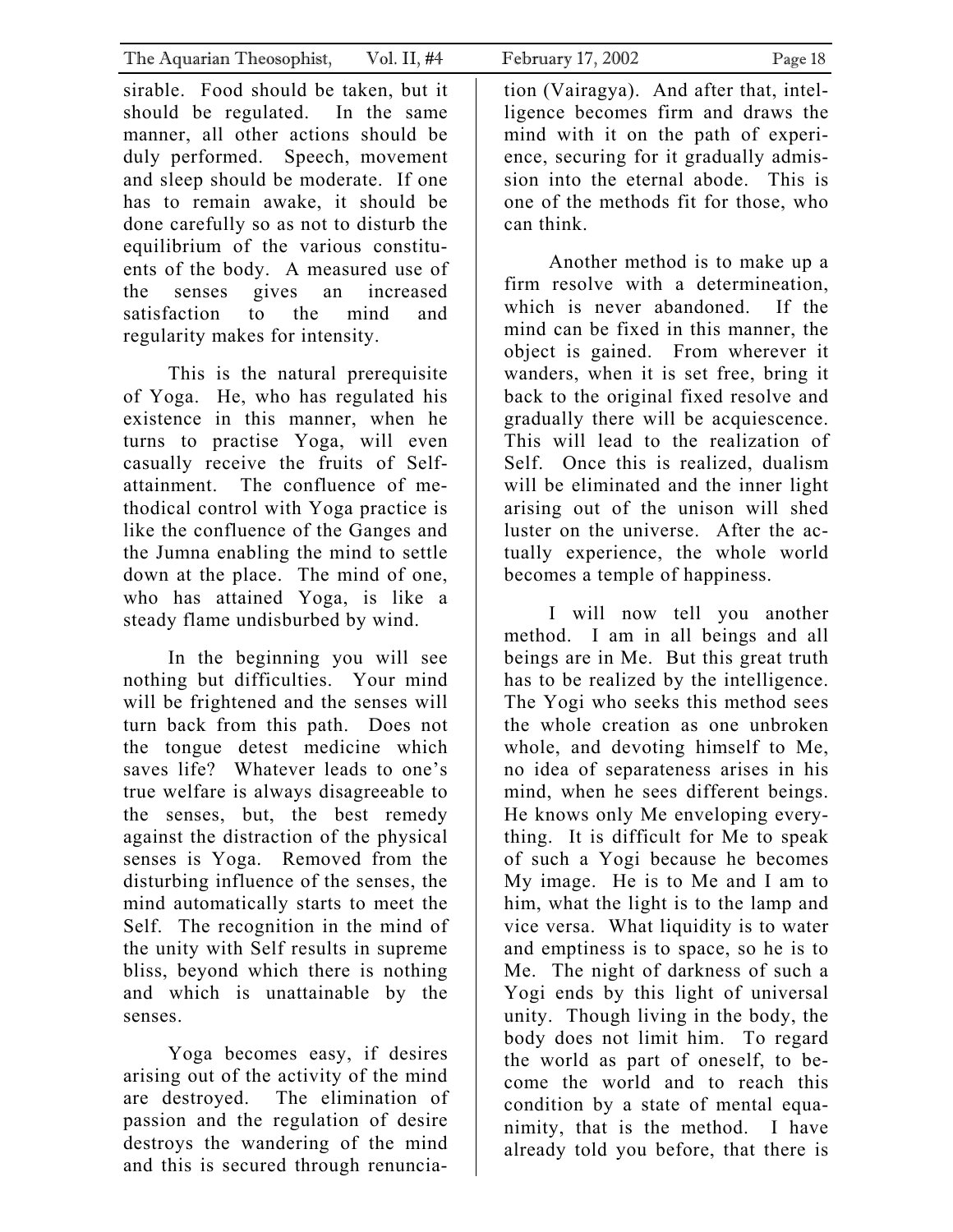nothing greater than this feeling of equanimity.

 **Arjuna says to Shri Krishna:**  You are teaching me these simple ways out of kindness for me, but they are not simple. It is the nature of the human mind to be unsteady. It is difficult to discover what this mind is and how wide it can move. Even the three worlds seem to be too small for its activities. In asking me to control the mind, you are asking steady concentration for a monkey or stillness for the whirlwind. In an instant, cheating the intelligence (Buddhi) and destroying all resolutions, the mind slips by. This mind befogs reason, cajoles contentment by making common cause and it would even lead one, who sits quietly in one spot, into a mad dance in all quarters. When an attempt is made to restrict it, it rushes forth with greater force. The very attempt to control it, enables it to wander. This is the innate nature of the human mind. If it could remain quiet, we would get equanimity, but this is very difficult to accomplish.

**Shri Krishna says to Arjuna:** You are quite right in saying that it is the nature of the mind to be unsteady, but it will become steady, when by strength of renunciation, it is directed on the path of constant practice for some time with firmness. **There is one good thing about the human mind, it will go where it finds pleasure.** Therefore one should try to see that it delights in striving for selfrealisation.

I admit that those, who have no idea of renunciation and those who are not assiduous in constant practice, cannot control their mind. How can it be controlled by those, who do not practise the ordinary elements of Yoga, and who lack selfcontrol and who even in their imagination do not think of renunciation. You should, however, actively adopt the proper means for getting the mind under control, instead

of merely discussing whether it will be steady or not. You don't mean to say that the various methods of Yoga are all unsound. It is due to your own weakness that you think you are unable to keep up the practice.

 **Arjuna says to Shri Krishna:** I understand that the strength of Yoga can always cope with the waywardness of the mind. But do speak of the mind, because we know it is uncontrollable, whereas this Yoga, which you speak of, is unfamiliar and outside our experience. It is only through your favour that I have now learnt the characteristics of Yoga.

 I have, however, one doubt and there is no one to clear this doubt except yourself. Assume that some one wants salvation merely through favour without practicing Yoga. On this journey towards the city of salvation, he first of all abandons the village of the senses and takes the path of devotion. But before he has reached that city, his life ends halfway, when he cannot turn back. It is like the gathering of clouds in the sky at the wrong season, — clouds which neither remain there nor give rain. What happens, O Lord, to a devotee who has missed both conditions and who has fallen short of salvation and yet foregone the good, which he might have done in active life?

**Shri Krishna says to Arjuna:** For the man who is anxious for salvation, there is no other end except salvation. On the way, however, there are many occasions, on which he has to take rest. This Ddevachan is, however, full of happiness and it is a rare experience, for which even the angels are anxious. But if one were to tread the path of constant practice, with a quick step, he is sure to realize unity of Self before the evening of life. On the other hand if one does not command so much energy, there is nothing unusual in taking rest, but the final destination is fixed.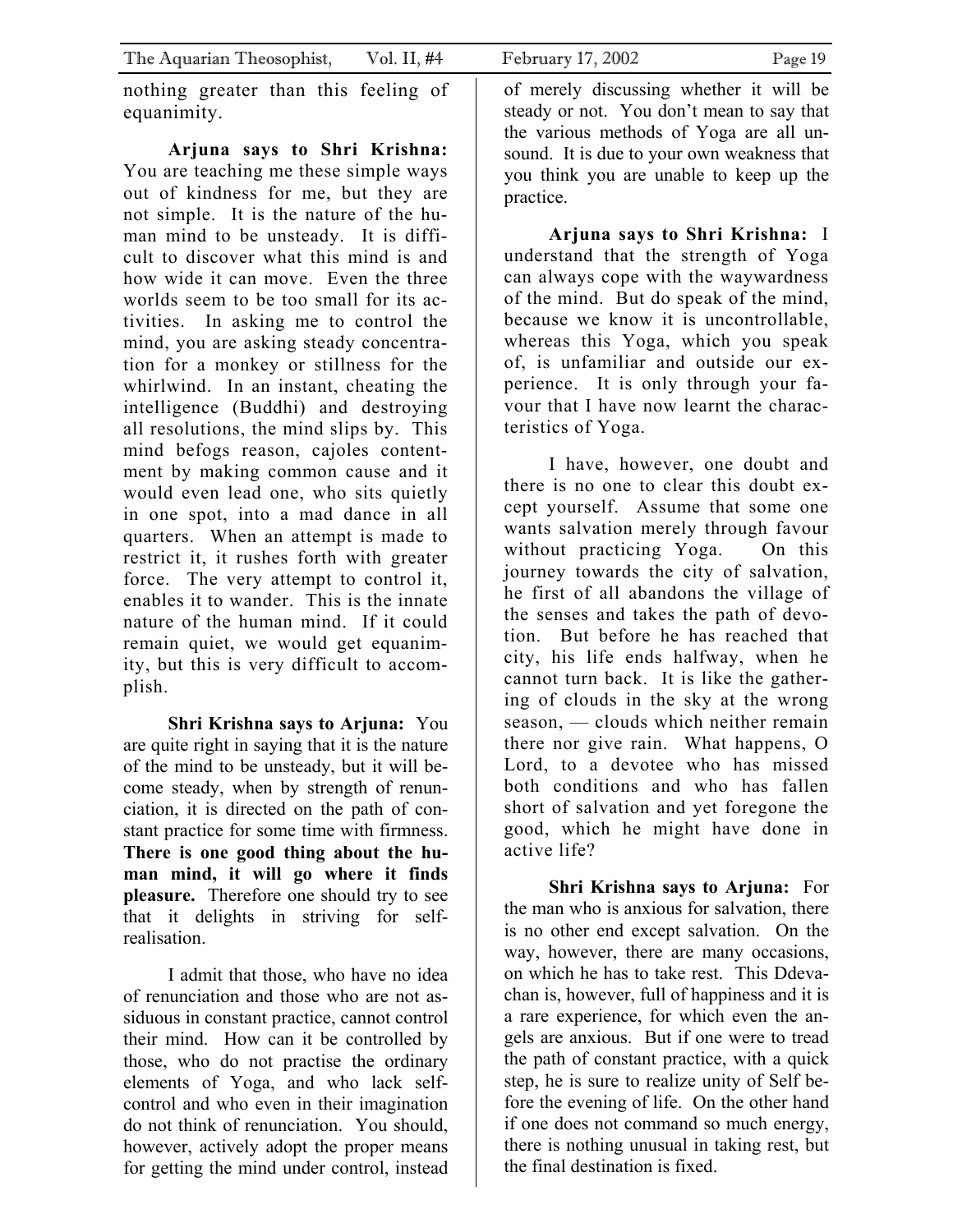The curious point about it is that final liberation, which is not easily attained even by Lord Indra, is within the reach of the ardent seeker. The mind of such a seeker gets bored with the experience even of the incomparable pleasures of heaven. It is a matter of constant regret to him, that these obstacles even in the form of heavenly pleasures should come in his way.

He is then born in this world in a family, where the performance of duty is held in high esteem and where there is prosperity. Where there is such merit, the party, who has been obliged to break off in his path of Yoga, takes birth. Members of such a family keep alight the torch of knowledge and their speech is informed with contentment. Like the dawn before the sun, while he is yet young, the knowledge of Self lights up his heart. He becomes all-knowing even as a child without waiting for his years of upbringing. The impressions on his intelligence acquired in previous birth equip his mind with much learning and spontaneously from his mouth emerges tenets of ethics.

Whatever equipment was gathered in the previous life is secured again in the next birth by the seeker. His intelligence can penetrate truths, which would be difficult for ordinary people to grasp without the assistance of the teacher. The practicee of Yoga comes to him without effort and his mind secures concentration. The various stages of Yoga, spiritual experiences and mature feeling of renunciation spring up in his heart. He sets the standard to the world. From him emanate all virtues, like sweet scent from sandalwood. He is the embodiment of contenment and the final model of achievement.

If I were to describe to you the high birth of the Yogi, I would say that he is the god of gods, he is My supreme bliss and he is My very life. So far as he is concerned, I am all the three in one — the object of devotion, the process of devotion and the devotee. The most intimate relationship between Me and the Yogi can be only

compared to the relationship between the sould and the body.

[TO BE CONTINUED]

The Global

Village

# Sarasota, Florida Theosophy Group

Meets Weekly on: WEDNESDAYS:  $-7-8:15$  P.M. SUNDAYS  $-11$  AM  $-12:30$  PM

We are a very friendly group of students with various religious and philosophical backgrounds. Our goals are to discuss and understand the universal truths of Theosophy.

On Wed. nights we are studying, *The Ocean of Theosophy* by W.Q. Judge, and on Sunday mornings we're discussing *Isis Unveiled* by H.P. Blavatsky and *Light On The Path* by Mabel Collins.

We structure our meetings so that anyone who is visiting for the first time will feel comfortable and easily follow along.

Most topics include: The Absolute, Karma, Evolution, Reincarnation, Universal Truths and Eastern/Western esoteric philosophies. Meetings are free and all are welcome.

Our address is: 2700 S. Tamiami Tr. Suite #14 (we're moving to Suite #11 in October), Sarasota Florida, and our phone number is: 941-312-9494.

Please feel free to call Bob Waxman anytime if you need any additional information.

United Lodge of Theosophists

**Theosophy Hall 77 W. Encanto Blvd. Phoenix, Arizona 85003**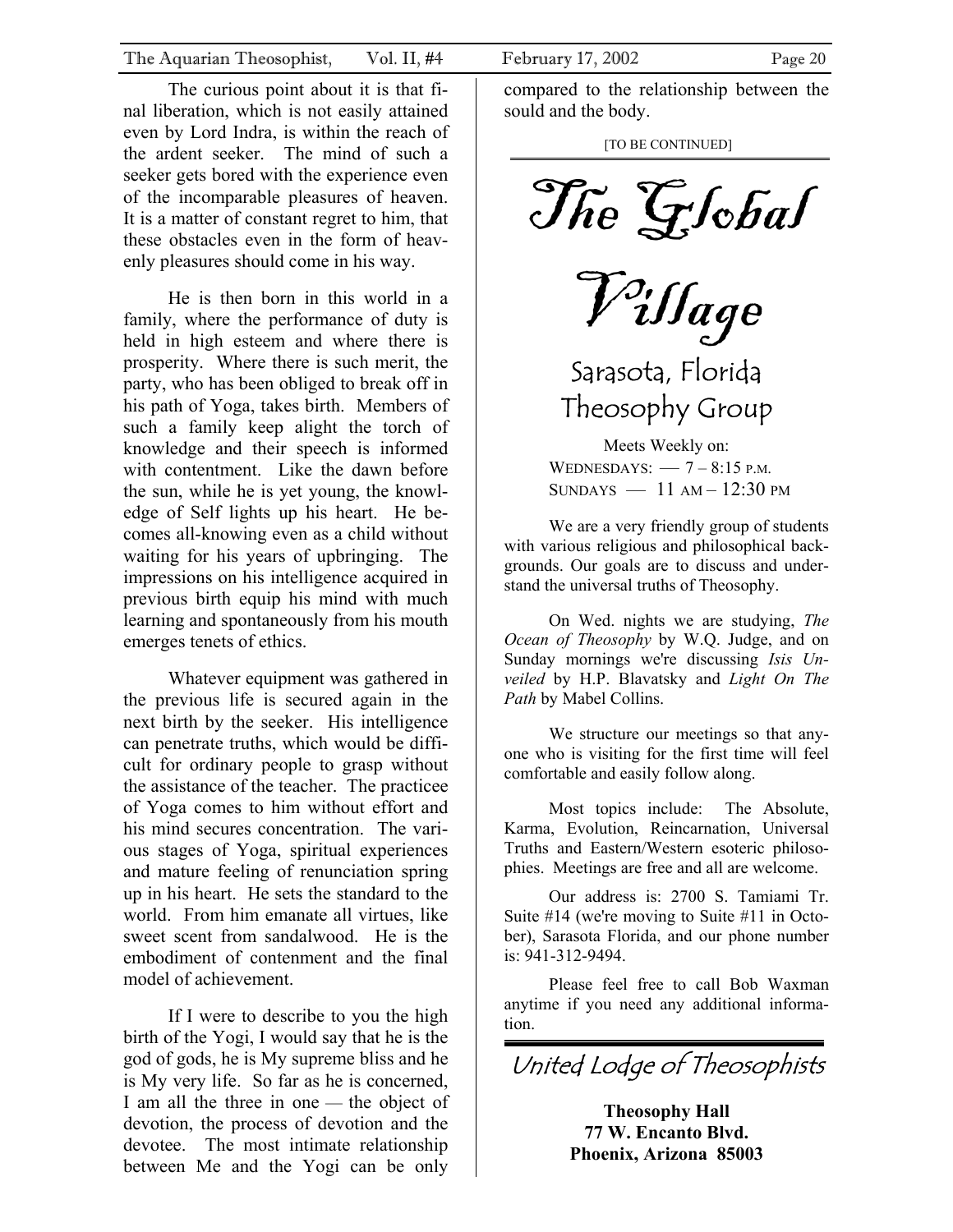The Aquarian Theosophist, Vol. II, #4 February 17, 2002 Page 21



# **Theosophy Hall**

347 East 72 Street, NY NY 10021 - 212-535-2230

**Telephone (602) 301-8363**  Email: phxultlodge@hotmail.com

**Study Classes Sunday Evenings 7:30 — 8:30 pm** 

*The Key to Theosophy* **by H.P. Blavatsky** 

All welcome No collections

### Thoughts for Thinkers

The first lesson taught in Esoteric philosophy is, that the incognizable Cause does not put forth evolution, whether



consciously or unconsciously, but only exhibits periodically different aspects of itself to the perception of finite Minds. Now the collective Mind — the Universal — composed of various and numberless Hosts of Creative Powers, however infinite in manifested Time, is still finite when contrasted with the unborn and undecaying Space in its supreme essential aspect.

*SD-II,* 487

**Classes —** 11:a.m. – 12:45 p.m. Every other Sunday September 23,2001 through June, 2002

**Currently studying – The Secret Doctrine A Synthesis of Religion, Science, and Philosophy – By H.P. Blavatsky.** 

Located at:

TRS Professional Suites, 11th floor 44 East 32<sup>nd</sup> Street (between Park & Madison)

New York, N.Y. Near subway and bus lines.

#### Contacts:

Mirror1@optonline.net Tmwriteres@mindspring.com Davidgro@webspan.net

#### Phone:

 David – (718) 438 – 5021 Amedeo – (973) 697 - 5938

**All are welcome** 

**United Lodge of Theosophists**  Robert Crosbie House 62 Queens Gardens London W23AH, England **Tel +(44) 20 7723 0688 Fax +(44) 20 7262 8639 Contact us: ult@ultlon.freeserve.co.uk** SUNDAYS 8.00 - 9.00 p.m.

**U.L.T. Meetings are free and open to all. SCHEDULE FOR— {Being Obtained}** 

**Sundays 8.00 - 9.00 p.m. INFORMAL MEETINGS All are welcome to attend the meetings: they are held in an impersonal, friendly atmosphere.** 

> **THEOSOPHICAL STUDY CLASS Wednesdays 7 - 8 p.m.**

# **THEOSOPHY**

*Secret Doctrine Classes*

**Wednesday 2 to 4 pm — Antwerp** 

**Wednesday 7:30 to 8:45 pm — Los Angeles Long Beach — Monthly S.D. class.**  First Saturday of every month (Jan. 6<sup>th</sup>, **Feb. 3rd, etc.)**

> **THEOSOPHY HALL**  347 East 72 Street New York, NY 10021 (212) 535-2230 e-mail: otownley@excite.com

**Den TEOSOFISKA Ursprungliga Undervisningen UNITED LODGE OF THEOSO-**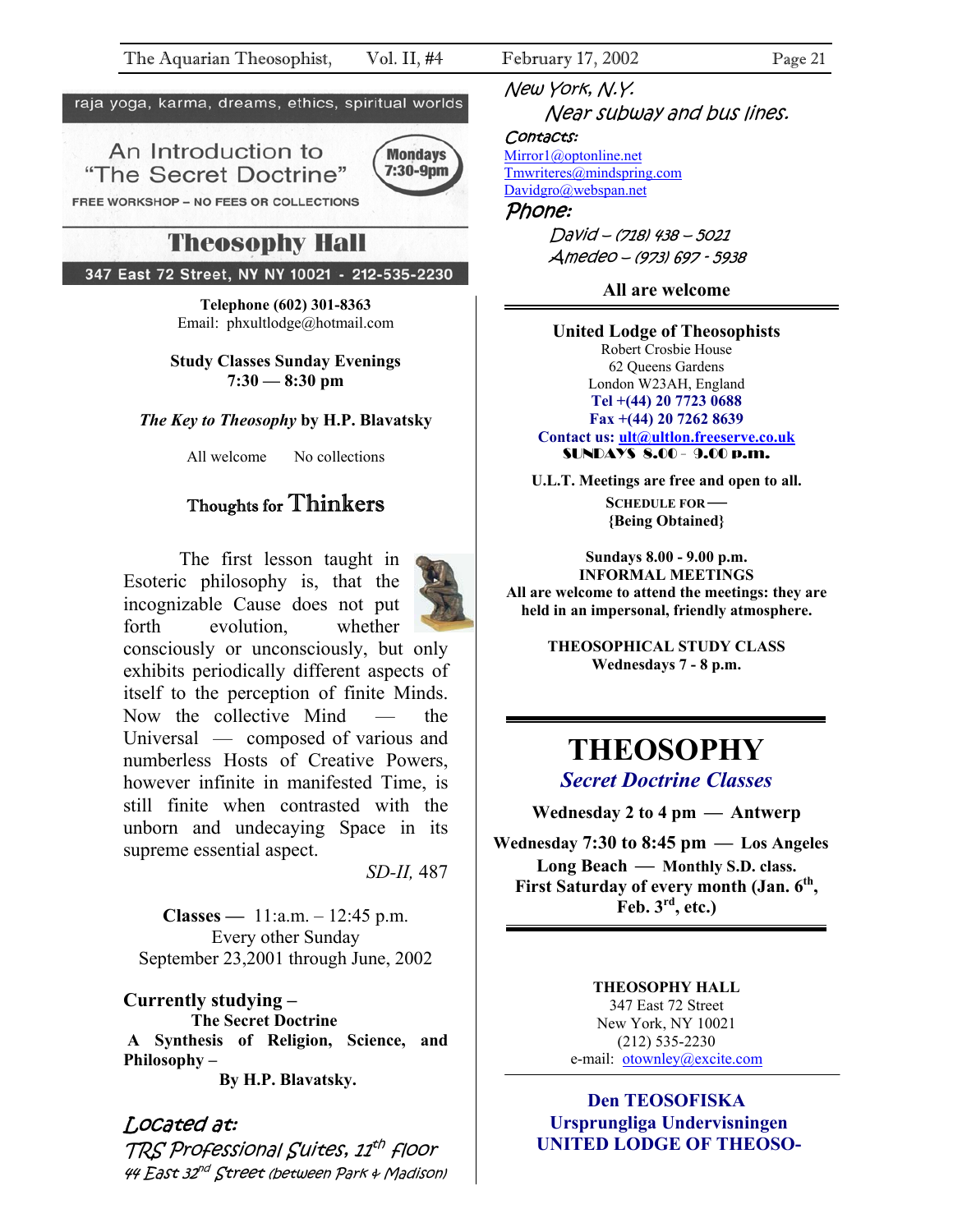#### **PHISTS, Malmölogen Kungsgatan 16 A, Malmö**

#### **DHARMAGRUPPEN Höstterminen onsdagar 18.00 - 19.00 Studiegrupp i Den Hemliga Läran av HPB**

**I höst studerar vi Den Hemliga Läran eller Dzyans Bok som den förmedlades av Helena Blavatsky på uppdrag av Mästarna från den Stora Logen.** 

**Vi kommer att belysa DHL från olika håll, bl.a. från dagens vetenskapliga upptäckter. Det kommer att ges stort utrymme för frågor och samtal kring den teosofiska filosofin.** 

**Den Hemliga Läran kan betraktas som den teosofiska filosofins ryggrad. Det mesta som finns i denna bok speglar kärnan i teosofins esoteriska lära.** 

**"Det finns ingen Religion högre än Sanningen"** 

#### **Välkomna!**

#### **ULT-FÖREDRAG kl. 19.30 - 20.30 November**

den 7 november....Vad innebär kollektiv karma? den 14 november....Tibet, Panchen Lama & Blavatsky den 21 november....Spinoza (stora teosofer genom tiderna) den 28 november....Esoteriska Samtal: Teosofi & Channeling

#### **Välkomna!**

#### T.K.s BOKHANDEL

**Teosofiska Kompaniets Bokhandel** är öppen på ONSDAGAR före och efter föredraget 18.00-19.00 och 20.30-21.00 på Kungsgatan 16 A, II vån.

**Litteratur**: Boklista skickas gratis. Böcker kan

beställas per post, telefon, Internet eller köpas direkt hos:

**Teosofiska Kompaniet**, Roslins väg 6, 217 55 Malmö • tfn **040-26 22 11 • 0709-26 22 12**

E-post: **redaktionen@teosofiskakompaniet.net** Internet**: www.teosofiskakompaniet.net**

Stiftelsen Teosofiska Kompaniet TKs verksamhet drivs helt och hållet på ideell basis. Alla donationer i form av gåvor, arbetsinsatser eller dylikt som stödjer vårt fortsatta arbete är därför varmt välkomna.

**Postgiro**: 444 58 09-9 **Bankgiro**: 5271-7972

> **LOGIE UNIE DES THÉOSOPHES Loge Unie des Théosophes 11 bis, rue Kepler – 75116 Paris**

> > **Conferences — Panels**

[Schedule being obtained]

**Los Angeles 245 West 33rd Street Los Angeles, CA 90007** 

**Wednesday 1:00 p.m. — 2:15 p.m. Studying** *Bhagavad Gita* 

*Loge Unie des Théosophes Douala Camaroon B.P. 11372 Douala Localisation Ndog - Bong* 

*Heures d'ouverture: mercedi 19h – 20 h 15 Samedi 19h – 20 h 15* 

**Toutes les activités de la Loge sont libres et gratuites** 

**Les reunions commencent et se terminent aux heures précises indiquées La Loge est maintenue en activité par des participations bénévoles Tel: 40-76-72** 

**SEND AN Email OFYOUR MEETING SCHEDULE FOR POSTING (ultinla@juno.com)**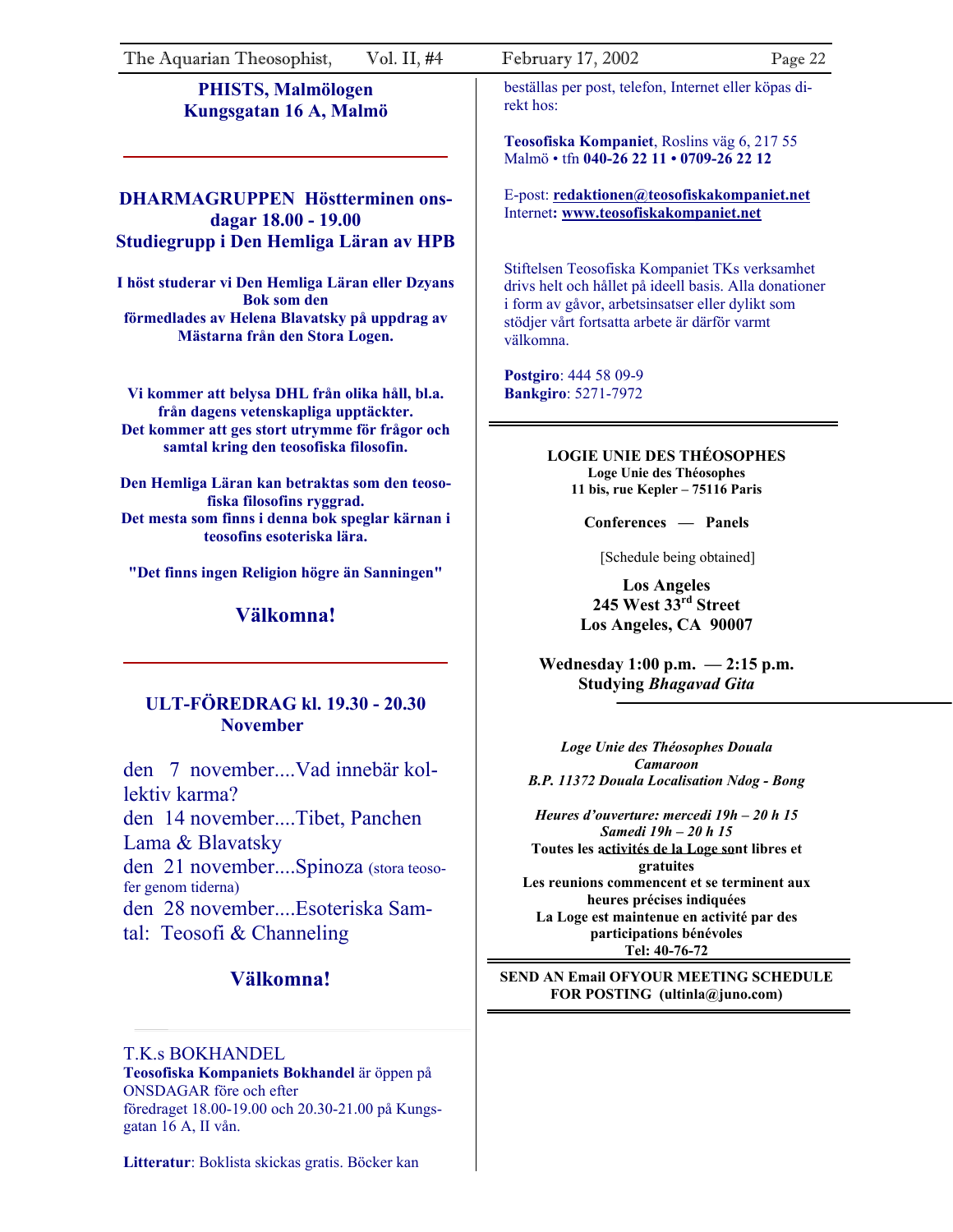[Continued from Vol. II, Issue #3]

## **XV**

#### Chapter III V. — The "S. D." Basis

**Question:** Could the Masters or a Buddha reincarnate in some other solar system?

**Answer:** No Master or Buddha would want to reincarnate in another solar system. He is called Master, Buddha, Mahatma, Brother, because although he could leave this solar system, he chooses not to. But the question probably means, is it possible for a man to finish evolution here, say, in our earth chain, or in this solar system, and leave the solar system if he chooses to? It is clear that this is possible, and that many egos do it. For example, in the *S.D.,I,* p. 213, there is a statement that this solar system contains twelve hierarchies of beings — not seven, as we think of it — *twelve* great hierarchies of being, but only seven of them have anything to do with our system directly. Then on p. 77 in the second volume is the statement that of these twelve orders which relate to the whole solar system, four have already reached liberation to the end of the Great Age; that is, they are no longer in manifestation in this solar system; that the fifth of the Great Orders of the solar system is ready for liberation, but remains active on the highest planes in order to help mankind; and that the other seven great orders are still under the sway of Karmic Law — and we know mighty well who those Egos are!

 If we study a subject which is mentioned in *The Voice of the Silence*  and in the *Glossary,* we find that there are three classes of beings who achieve perfection, each of its own kind. One of those classes is called the "Nirmanakayas;" that is, the class of Great Souls to which our Masters and Buddhas and all such beings belong. Another class is called "Dharmakayas," and still a third class is called "Sambhogakayas." While H.P.B. is extremely reticent, both in regard to Sambhogakayas and Dharmakayas, she does show that they have nothing more to do with this earth. Now they may go into Nirvana, or into some other stream of evolution aside from the one that is in our solar system — who can say?

**Question:** If the most progressed and advanced entities are the ones that start the new evolution, how does that harmonize with the statement that those that come later catch up and travel faster?

**Answer:** It seems to me that if we look for analogies right around us we could see it easily. This afternoon I saw a dog riding in an automovile making 75 miles an hour; there isn't a dog living that could do it under his own four-legged power. The dog availed himself of the progress of the human race. All of us travel faster than the very great men of a thousand years ago. A school-boy gets more experience in 10 years than Plato had in 80. Why? Because he takes advantage of all the past.

 So if you proceed from the physical to the metaphysical, you can see how, not so very long ago, it was, do the best he could, a six-month hard journey for a man on foot from New York to San Francisco. Now, a man travels the entire distance in twelve hours. How is he able to do it? He takes advantage of the progress, not of himself alone, but of all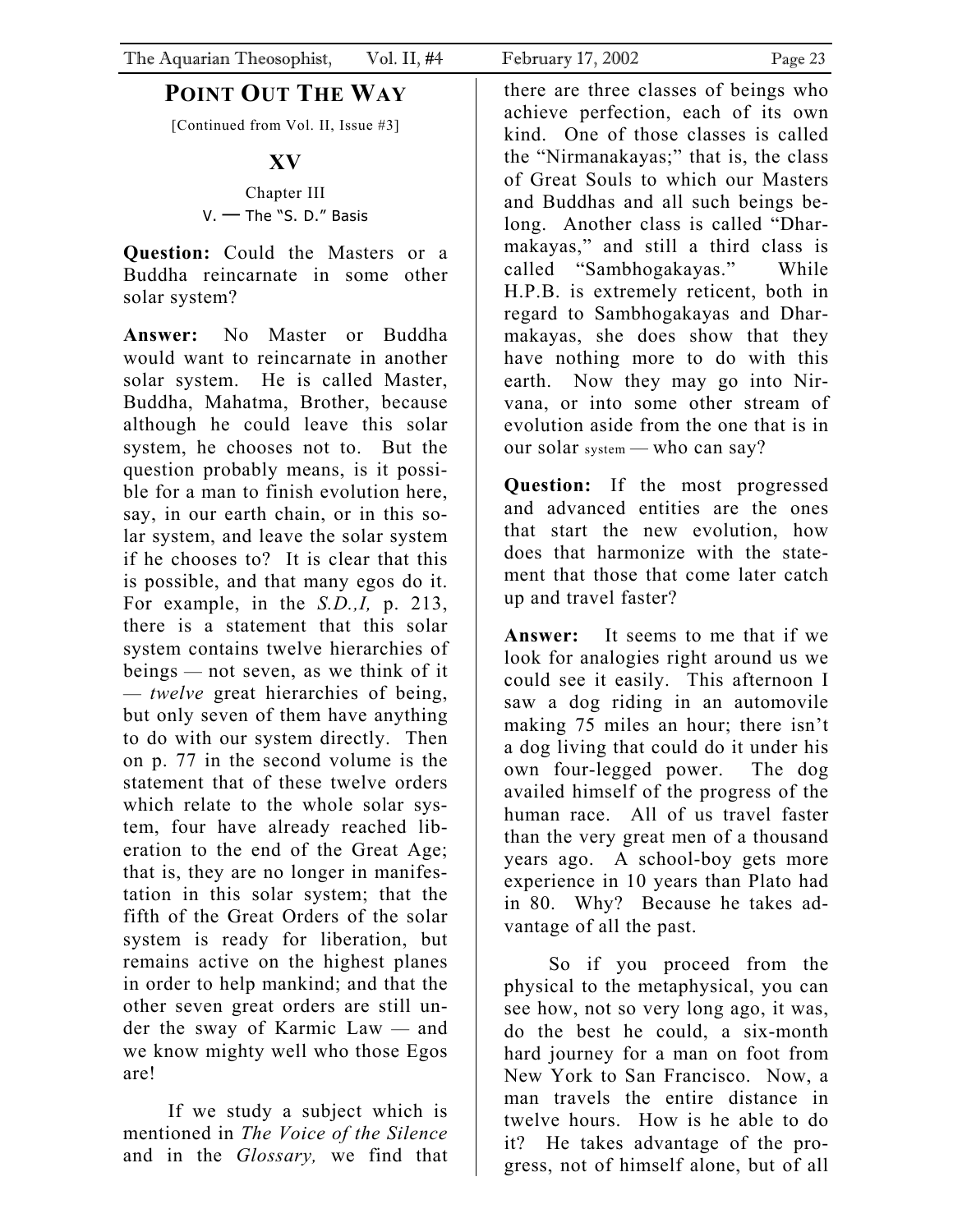those who have preceded him, so that the humblest man today gains far more experience, that is, has far more opportunity to learn, than our ancestors did a thousand years ago, ten thousand years ago.

It is simply under the law of unity, the principle of Brotherhood. Any man, if he chooses, may avail himself of the accumulated experience of the whole mass of egos who have preceded him in this Manvantara. So he is able to travel far faster than if left to himself.

**Question:** In the *S.D.II,* p. 564, it is implied that the length of a Round is approximately 7,000,000,000 years. Does this figure include the Pralaya of the Round, as well as the Manvantara? It is said that the first Round was of enormously greater duration than the Second and Third. Would if follow that Rounds 5, 6 and 7 will increase progressively in length?

**Answer:** If by a Round is mean the life of a solar system, a full period of 14 Manvantaras, then, according to the *S.D.,* the years of manifestation measured in mortal years are 4,320,000,000; the Pralaya will be of the same length. Add them together, and you have the full cycle. Now the questioner asks, will Rounds 5, 6 and 7 increase progressively in length? We might infer as much from the direct statement in the *S.D.* that the earlier Rounds were longer than this Round; but, as a matter of fact, the same *S.D.* makes another statement showing that such an inference would be erroneous. It says that the later Rounds are much shorter, and that stands to reason.

**Question:** Why was it just said, "That stands to reason"?

**Answer:** It means, that's for us to think about.

#### **Question:** On p. 26: —

Each one of the globes is used by evolutionary law for the development of seven races, and of senses, faculties and powers appropriate to that state of matter.

Now, since it says we are on the fourth globe of the Fourth Round, how comes it that we have five senses?

**Answer:** We are in the Fifth Subrace of the fourth state; therefore we have four of the senses complete and one of the senses very, very little developed. We have its initial development, but in the next Round — in the next race as far as that is concerned — we shall not only have five senses; we shall have six, and all of them will be incomparably greater in their range than they now are.

**Question:** Which sens is not developed?

**Answer:** It varies in different people, but in most people it is their sense of smell or their sense of taste or their sense of touch. Just think we can distinguish clearly only three tastes; we can only distinguish clearly four touches; and in smell, some persons can only make two distinctions — I like it and I don't like; it's sweet or it isn't; it's good or it isn't. Than think of the range of perception we have through the sense of hearing, and that is incomparably less than our range of perception through the sense of sight. Yet all of these senses are interchangeable.

[TO BE CONTINUED]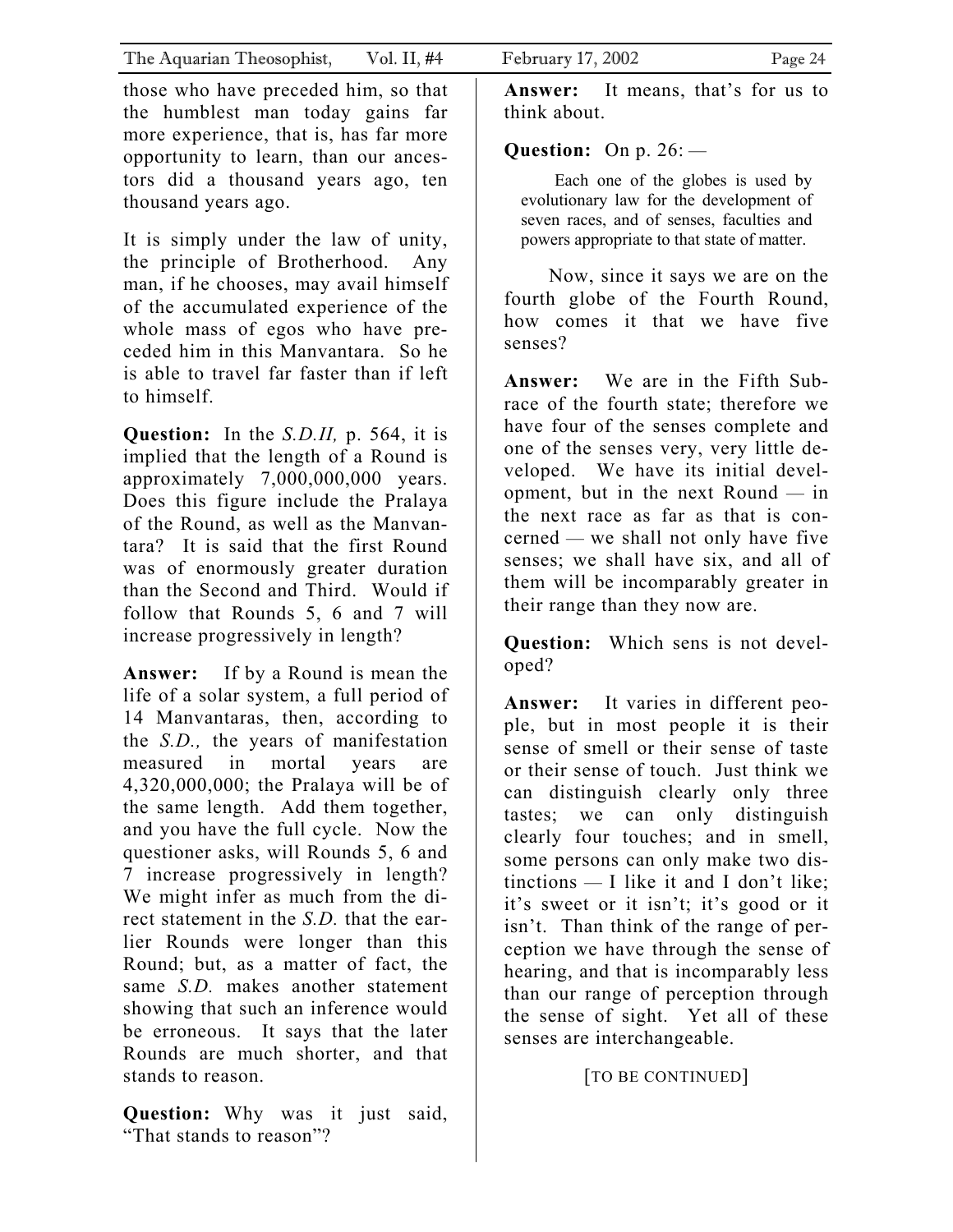# Two Roads

Two roads diverged in a yellow wood, And sorry I could not travel both And be one traveler, long I stood And looked down one as far as I could To where it bent in the undergrowth; Then took the other, as just as fair, And having perhaps the better claim, Because it was grassy and wanted wear; Though as for that the passing there Had worn them really about the same, And both that morning equally lay In leaves no step had trodden black. Oh, I kept the first for another day! Yet knowing how way leads on to way, I doubted if I should ever come back. I shall be telling this with a sigh Somewhere ages and ages hence: Two roads diverged in a wood, and I-I took the one less traveled by, And that has made all the difference.

ROBERT FROST



Silent Night

[*Silent Night,* the story of the WWI Christmas truce, by Stanley Weintraub, The Free Press, a Division of Simon & Schuster, Inc., 2001]

"It was one of history's most powerful — yet forgotten — Christmas stories. It took place in the improbable setting of the mud, cold rain and senseless killing of the trenches of World War I. It happened in spite of orders to the contrary by superiors; it happened in spite of language barriers. And it still stands as the only time in history that peace spontaneously arose from the lower ranks in a major conflict, bubbling up to the officers and temporarily turning sworn enemies into friends.

"It began when German soldiers lit candles on small Christmas trees, and British, French, Belgian and German troops serenaded each other on Christmas Eve. Soon they were gathering and burying the

dead, in an age-old custom of truces. But as the power of Christmas grew among them, they broke bread, exchanged addresses and letters and expressed deep admiration for one another. When angry superiors ordered them to recommence the shooting, many men aimed harmlessly high overhead." (from book-flap)

An incident or so will illustrate eerie invincibility of the human heart:

"The  $1<sup>st</sup>$  Battalion of the Bavarian  $16<sup>th</sup>$ Regiment, opposite the Manchesters and Devonshires, had spent Christmas Night digging connective trenches between Messines and battalion headquarters. As they worked they could hear 'the whistling and stomping' of a small locomotive that was shuttling cars of British reinforcements to and from the line. The Bavarians had already been out fraternizing 'face to face' with the English on Christmas Day. Normally, wrote Private Rupert Frey of the  $7<sup>th</sup>$ Company, 'we only knew of their presence when they sent us their iron greetings.' Now, 'from all sides,' they gathered as if we were friends, as if we were brothers. Well, were we not, after all!' (p. 143)

"Few units involved in the impromptu truce were eager to return to the war of attrition that seemed endless. Some had agreed to extend the cease-fire into a further day; a few held out for a New Year's conclusion to the truce. Headquarters on both sides responded with threats of punitive action. Local commanders, whipsawed between higher brass and men whose lives were literally on the line, argued that the continued lull furnished valuable time to drain flooded trenches, repair wire entanglements, and bring up ammunition and supplies. Reluctantly, many battalions on the line recommenced hostilities, if only perfunctorily. In 1<sup>st</sup> Warwickshires, Private William Tapp noted, an officer cautioned the Germans opposite at 8:40 A.M. to return to their trenches, as British artillery had been ordered to begin shelling at nine. A German joked in return, 'We will get into your trenches as we shall be safer.'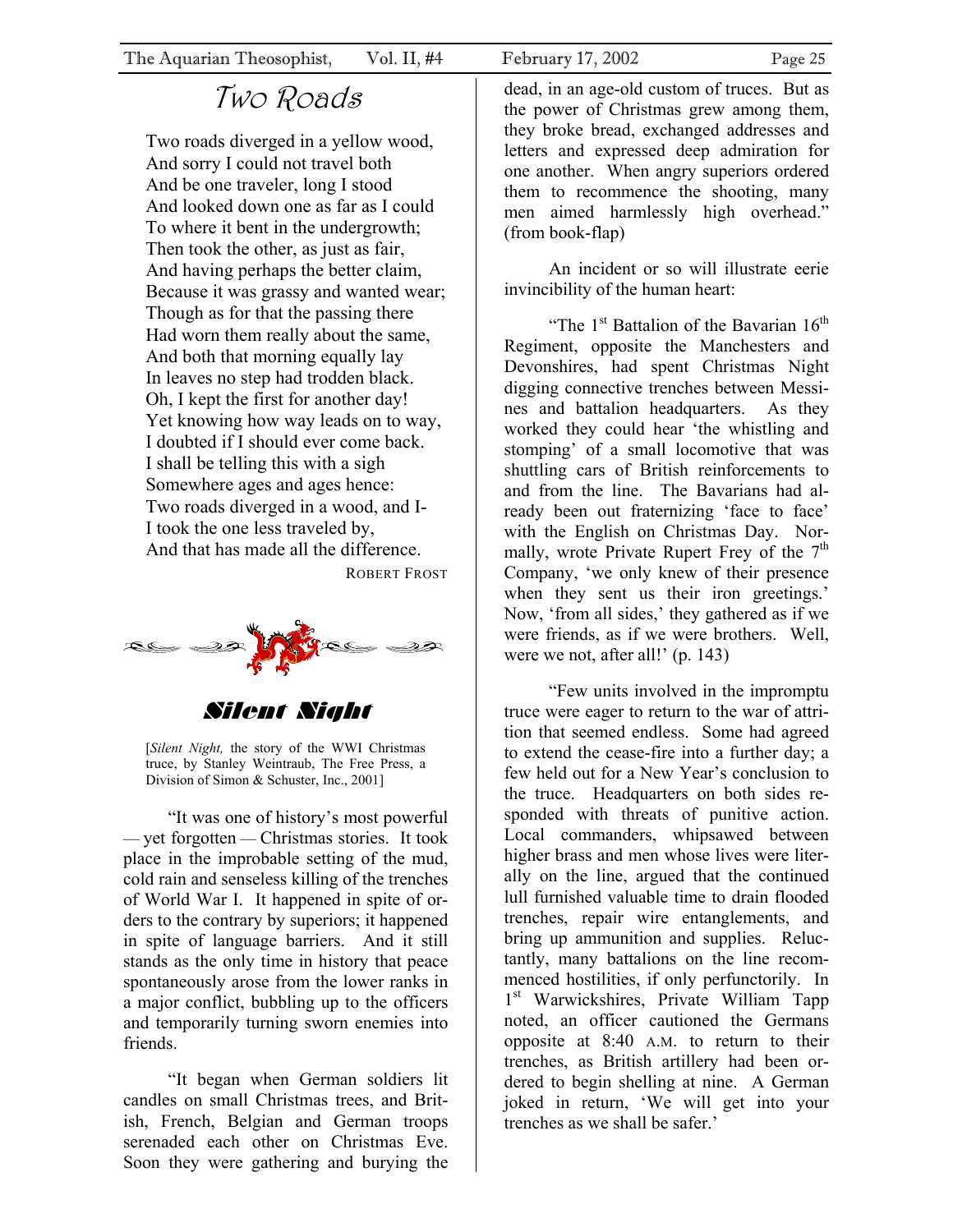'If you had only seen this mob [between the lines],' Captain F. D. Harris wrote to his family about Boxing Day [*i.e.,* Dec.  $26<sup>th</sup>$ ], 'you would have thought you were dreaming.' But the truce had already become precarious. Shots were fired from somewhere on the Saxon side, and everyone scurried for cover. Soon a message was thrown over, on a piece of dirty cardboard attached to a stone: 'We shot in the air.' They had been ordered to fire. The happy milling about resumed, but Harris added in his letter, which his wife would send to a Liverpool paper, 'Of course, war is war, and I expect we shall be at it properly again in a short time.' (p.137)

In some ways the book is hard to believe even though it is scrupulously documented. Brotherhood blood runs deep in humans if they get half a chance. "Many British and German soldiers, and line officers viewed each other as gentlemen and men of honor. … One French warning to the Germans, scrupulously honest, read, 'Be on guard tomorrow. A general is coming to visit our position. For reasons of shame and honor, we shall have to fire.' (p. 149-50)

The German baker's tale will end our tasting of the episode where humans suddenly became *to brave to fight, to upright to obey anything but their inner light:* 

"Krüss confided privately that he had been told the story by his uncle Otto, who actually was at the front. Algerian troops faced the Germans on the British right flank, the 45th Division of the *Armée d'Afrique,*  which had fought at the Marne to help save Paris in early September. ...December 24<sup>th</sup> 'meant nothing' to the Algerians, whose faith was Islam. Unaware of a holiday truce elsewhere, they fired at the Germans on Christmas Eve, endangering a determined pastry cook from Berlin, Alfred Kornitzke, who was making marzipan balls, a traditional festive confection, for his company.

'No one can do this to me,' Kornitzke exploded. Seizing a *Weihnachtsbaum* (i.e., Christmas tree) as holy protection, he lefted it high and, still wearing his white baker's cap, ran toward the enemy lines. The Algerians were baffled by the apparition, for the German appeared too crazy to shoot at and too comical to take seriously. Rather,

they watched him in amazement, until, after a while, the telephones began to ring inside the French trenches. . . . Suddenly the Algerians became aware of the cease-fire. . . . In the meantime, Alfred Kornitzke . . . did not stop until he was halfway between the lines. There he set the tree down carefully, calmly took some matches . . . he had intended to use for his petroleum stove, and in the frosty, starfilled night, lit the candles, one by one. . .

. 'Now, you blockheads,' [he shouted], 'now you known what's going on! Merry Christmas!'" (pp. 27-28)

#### Frequently Asked Questions

| How do I subscribe?                                          |
|--------------------------------------------------------------|
| Send email request to ultinla@Juno.com                       |
| Cost?                                                        |
| There is no charge for a subscription.                       |
| What if <i>Aquarian Theosophist</i> won't open properly?     |
| Write ultinla@juno.com                                       |
| Is <i>The Aquarian Theosophist</i> Archived on the Internet? |
| Yes: www.blavatsky.net and                                   |
| www.teosofia.com                                             |
| If I cannot open an issue, can I get a free hardcopy?        |
| Yes, give us your snail-mail address.                        |

# The INDUCTIVE Power of a Good Example

## Wizard Jordan shows he can still make magic

#### **By Justin Brown**

**WASHINGTON** - This time around, Michael Jordan is human.

He falls into prolonged slumps, when his shots arch too low and skid off the front of the rim. Sometimes when he drives the lane, he can't elevate enough, and a quicker, younger opponent rises to swat the ball away.

On defense, he occasionally looks sluggish, with sweat pouring from his brow early in the game and his feet heavy and slow.

He is, after all, going on 39, and the hardwood floors have taken a toll on the greatest basketball player who ever lived.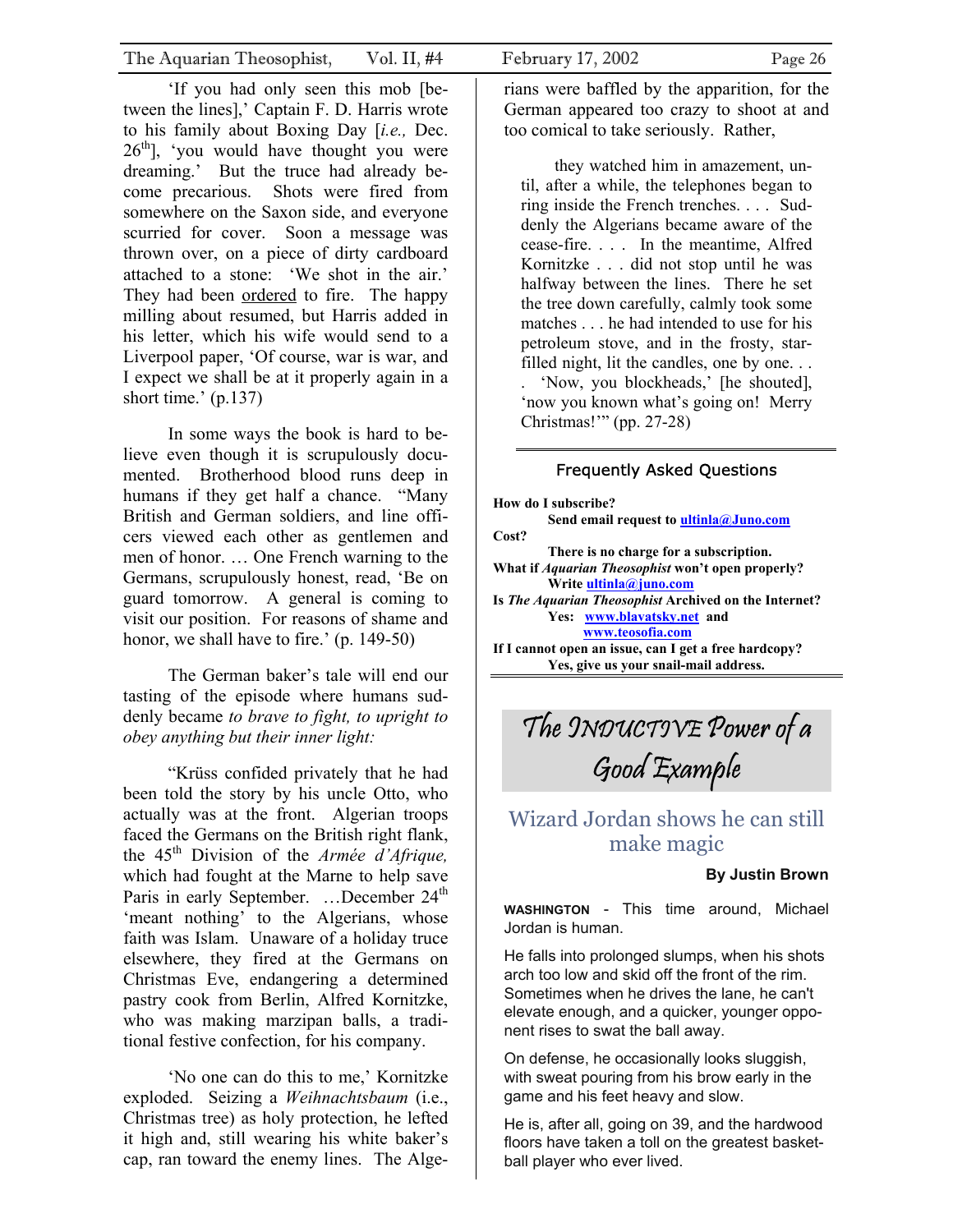But there are also times when he is marvelous. Like the Dec. 29 game against the Charlotte Hornets, when he stepped into a time warp and scored 51 points, including 24 in the first quarter, which set a Wizards record.

Or the game last week against his former team, the Chicago Bulls, when at the end of regulation he soared above the rim - and practically walked on air - to simultaneously block and rebound a shot, securing a hard-fought win in dramatic fashion.

Most incredibly of all, though, Jordan, in his miraculous comeback, has taken the once lowly Washington Wizards, a team with frighteningly sparse talent, and transformed it into a winner.

The Wizards have an 18-14 record going into tonight's game against the Milwaukee Bucks and are on an early course to make the playoffs, even though two of their best players, Richard Hamilton and Christian Laettner, are injured. With more than half the season remaining, they are within one game of last year's win total.

To the doubters, to the ones who said Jordan would embarrass himself by returning to the court, the numbers speak for themselves.

Sometimes he does it by scoring (24.6 points per game, eighth in the league), sometimes he does it by passing (5.4 assists per game). **Always, however, he does it by leading. He is an on-the-floor coach, a mentor, and an object of awe to his teammates, who in moments of weakness are guilty of slowing down their own play to watch the man many of them idolized as kids.**

**"Michael is a player who brings out the best in everyone," says his coach, Doug Collins. "The rest is falling into place."** 

**But more than anything, the new Jordan beats you with his brains, not just his legs. He's a perfectionist with flawless mechanics and a bulletproof work ethic. He's a professor emeritus of confidence.** 

"I always felt this could be a playoff team," Jordan says. "And I just think the other players are starting to believe that. The overall morale of this team, and I hope the organization, is very positive. That's all I ever ask for."

Last year, when Jordan was in the Wizards' front office as the head of basketball operations, just the opposite was true. The Wizards were a team of overpaid underachievers,

whose specialty was blowing leads late in the game.

At times, Jordan was visibly frustrated as he stewed in the owner's box, and critics questioned some of his personnel decisions.

"The thing that I didn't like was the attitude that the players had, which was an attitude not to lose instead of going out and winning the ballgame," Jordan says about last year's Wizards.

Now, after a rocky start to the season, the new-look Wizards are gaining confidence and open shots.

In crunch time, they know they can put the ball in the hands of the game's greatest closer. That helps.

Meanwhile, they get open looks at the basket because opponents almost always doubleteam Jordan.

"Michael is there for us every night, but we need to help Michael, too," teammate Hubert Davis says. "We can't expect him to score 50 every night. Trying to help Michael makes us more aggressive."

Oftentimes, weak teams with one great player tend to be dysfunctional - with a splintered locker room and teammates more concerned about statistics than winning. So far, that has not happened with Jordan, who can often be seen jawing to teammates as they run down the court.

#### **"He doesn't really yell at you," says rookie center Brendan Haywood. "He just tells you what you need to do to be successful."**

The Jordan effect is also felt off the court. He helps sell out the Wizards' MCI Center for every home game, and on the road he plays to nothing but full houses - at a time when the NBA's popularity is sagging.

He packs the Wizards' locker room with reporters after each game and gets his nowfamous teammates on national television almost every time they play. The Washington Post even assigned a reporter to cover him.

The only question remaining: How long can he last?

Will he retire for the third time after this season, in which the Wizards can expect to make the playoffs but not compete for an outright championship? Can he even finish out this season, which has yet to even reach its dog days?